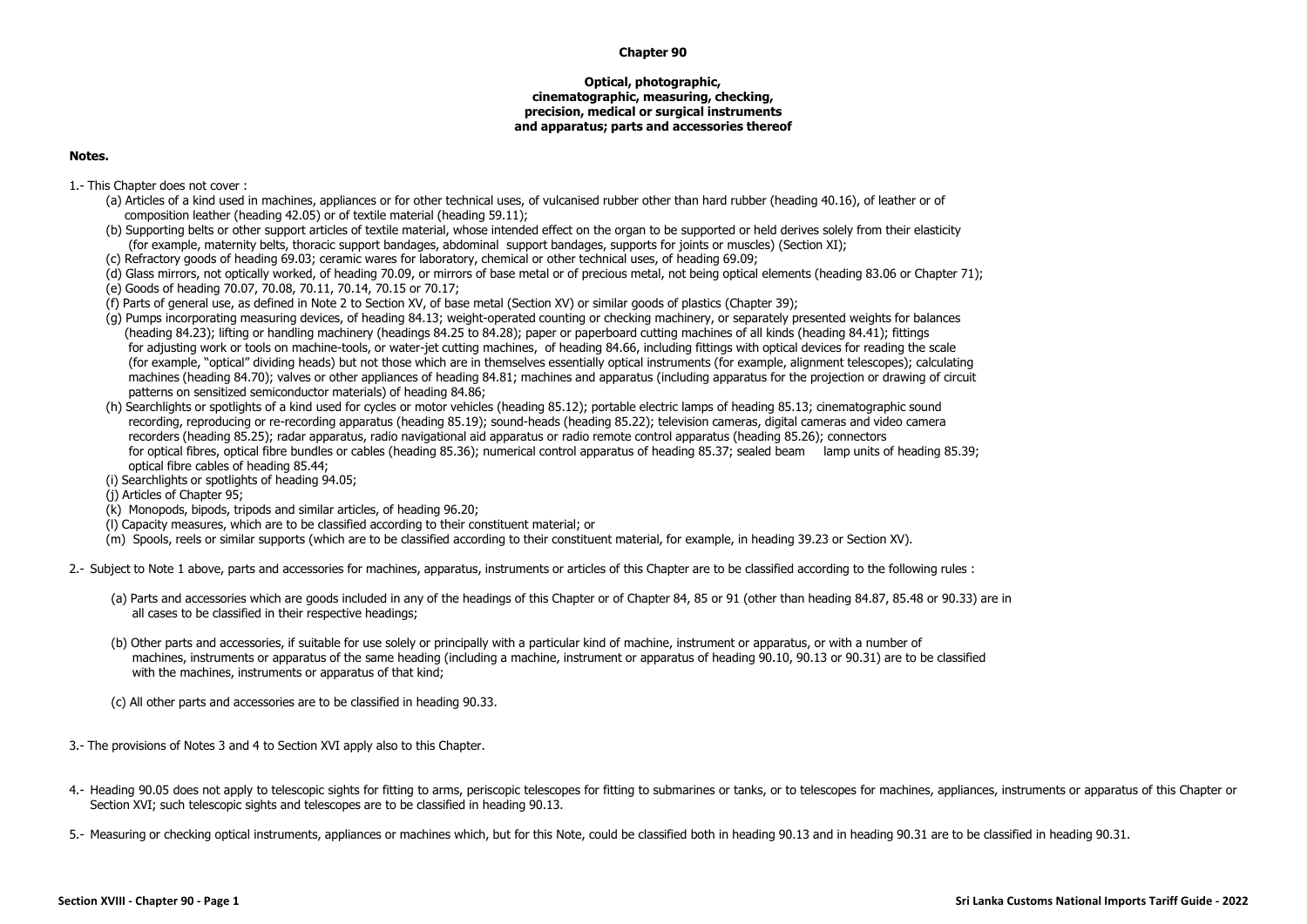6.- For the purposes of heading 90.21, the expression "orthopaedic appliances" means appliances for :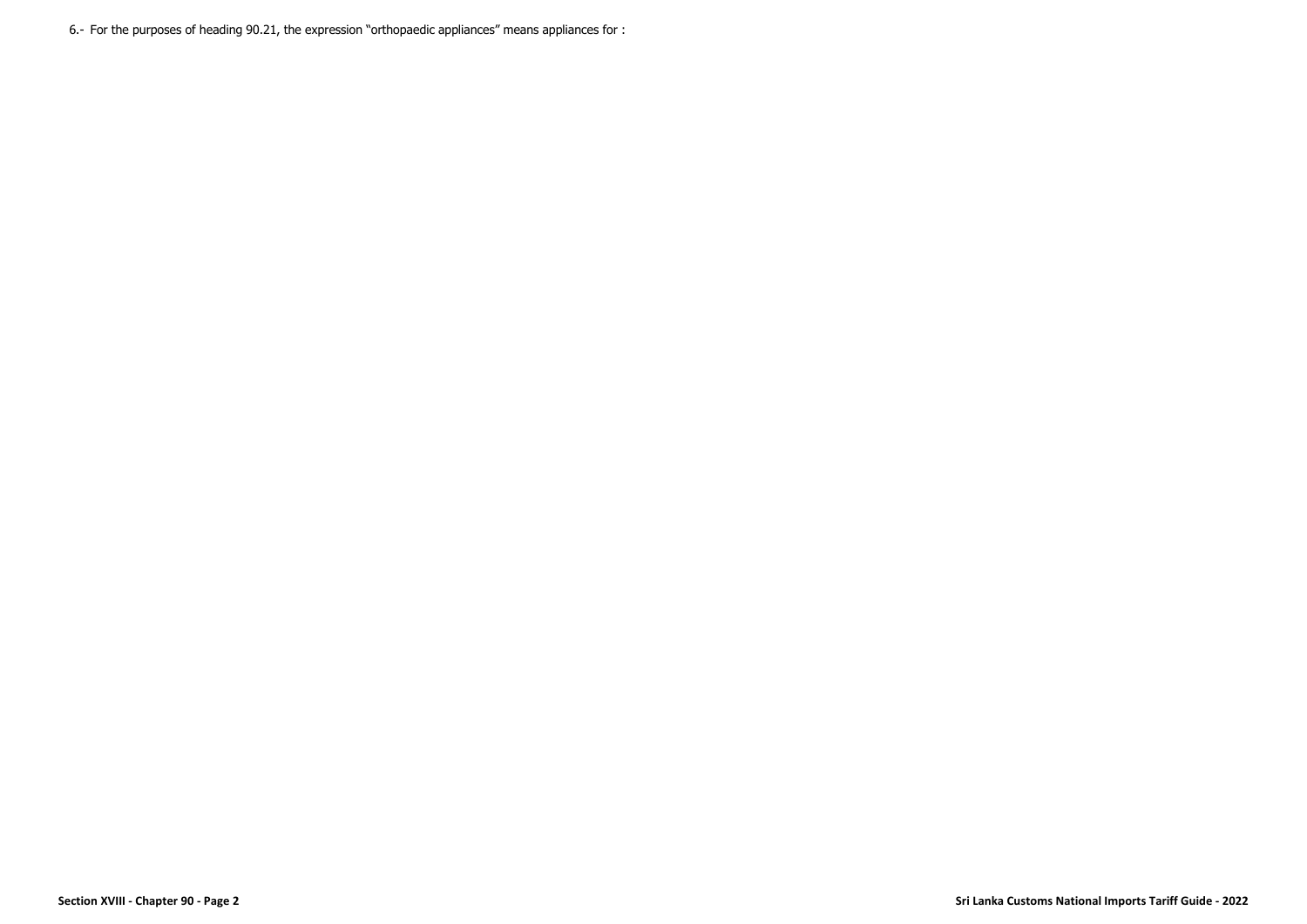- Preventing or correcting bodily deformities; or

- Supporting or holding parts of the body following an illness, operation or injury.

Orthopaedic appliances include footwear and special insoles designed to correct orthopaedic conditions, provided that they are either (1) made to measure or (2) mass-produced, presented singly and not in pairs and designed to fit either foot equally.

- 7.- Heading 90.32 applies only to :
	- (a) Instruments and apparatus for automatically controlling the flow, level, pressure or other variables of liquids or gases, or for automatically controlling temperature, whether or not their operation depends on an electrical phenomenon which varies according to the factor to be automatically controlled, which are designed to bring this factor to, and maintain it at, a desired value, stabilized against disturbances, by constantly or periodically measuring its actual value; and
	- (b) Automatic regulators of electrical quantities, and instruments or apparatus for automatically controlling non-electrical quantities the operation of which depends on an electrical phenomenon varying according to the factor to be controlled, which are designed to bring this factor to, and maintain it at, a desired value, stabilised against disturbances, by constantly or periodically measuring its actual value.

|               |                |    |                                                                                                                                                                                                                                                                                                                                                 |              | ICL/        |           |           |           |           |           | <b>Preferential Duty</b> |           |           |           |           | Gen              |            |            |                  | <b>Excise</b> | <b>S</b> |
|---------------|----------------|----|-------------------------------------------------------------------------------------------------------------------------------------------------------------------------------------------------------------------------------------------------------------------------------------------------------------------------------------------------|--------------|-------------|-----------|-----------|-----------|-----------|-----------|--------------------------|-----------|-----------|-----------|-----------|------------------|------------|------------|------------------|---------------|----------|
| <b>HS Hdg</b> | <b>HS Code</b> |    | <b>Description</b>                                                                                                                                                                                                                                                                                                                              | Unit         | <b>SLSI</b> | <b>AP</b> | <b>AD</b> | <b>BN</b> | <b>GT</b> | <b>IN</b> | <b>PK</b>                | <b>SA</b> | <b>SF</b> | <b>SD</b> | <b>SG</b> | <b>Duty</b>      | <b>VAT</b> | <b>PAL</b> | <b>Cess</b>      | (S.P.D)       |          |
|               |                |    |                                                                                                                                                                                                                                                                                                                                                 |              |             |           |           |           |           |           |                          |           |           |           |           |                  |            |            |                  |               |          |
| 90.01         |                |    | <b>Optical fibres and optical fibre</b><br>bundles; optical fibre cables other<br>than those of heading 85.44; sheets<br>and plates of polarising material;<br>lenses (including contact lenses),<br>prisms, mirrors and other optical<br>elements, of any material, un-<br>mounted, other than such elements of<br>glass not optically worked. |              |             |           |           |           |           |           |                          |           |           |           |           |                  |            |            |                  |               |          |
|               |                |    |                                                                                                                                                                                                                                                                                                                                                 |              |             |           |           |           |           |           |                          |           |           |           |           |                  |            |            |                  |               |          |
|               | 9001.10.00     |    | Optical fibres, optical fibre bundles and<br>cables                                                                                                                                                                                                                                                                                             | kg           |             |           |           |           |           | Free      | Free                     |           | Free      | Free      | Free      | Free             | Ex         | 10.0%      |                  |               |          |
|               | 9001.20.00     |    | Sheets and plates of polarising material                                                                                                                                                                                                                                                                                                        | ka           |             |           |           |           |           | Free      | Free                     |           | Free      | Free      | Free      | Free             | Ex         | Ex         |                  |               |          |
|               | 9001.30.00     |    | Contact lenses                                                                                                                                                                                                                                                                                                                                  | u            |             |           |           |           |           | Free      | Free                     |           | Free      | Free      | Free      | Free             | Ex         | 10.0%      |                  |               |          |
|               | 9001.40.00     |    | Spectacle lenses of glass                                                                                                                                                                                                                                                                                                                       | $\mathbf{u}$ |             |           |           |           |           |           |                          |           |           |           |           | 15%              | Ex         | 10.0%      | 15%              |               |          |
|               | 9001.50        |    | Spectacle lenses of other materials :                                                                                                                                                                                                                                                                                                           |              |             |           |           |           |           |           |                          |           |           |           |           |                  |            |            |                  |               |          |
|               | 9001.50.10     | -- | Un-worked (blanks)                                                                                                                                                                                                                                                                                                                              | u            |             |           |           |           |           |           |                          |           |           |           | Free      | Free             | Ex         | 10.0%      |                  |               |          |
|               | 9001.50.90     |    | Worked                                                                                                                                                                                                                                                                                                                                          |              |             |           |           |           |           |           |                          |           |           |           |           | 15% or           |            |            | 15% or           |               |          |
|               |                |    |                                                                                                                                                                                                                                                                                                                                                 | u            |             |           |           |           |           |           |                          |           |           |           |           | $Rs.31/=$        | Ex         |            | $10.0\%$ Rs.31/= |               |          |
|               | 9001.90.00     |    | Other                                                                                                                                                                                                                                                                                                                                           | kg           |             |           |           |           |           | Free      | Free                     |           | Free      | Free      | Free      | per pair<br>Free | Ex         | 10.0%      | per pair         |               |          |
|               |                |    |                                                                                                                                                                                                                                                                                                                                                 |              |             |           |           |           |           |           |                          |           |           |           |           |                  |            |            |                  |               |          |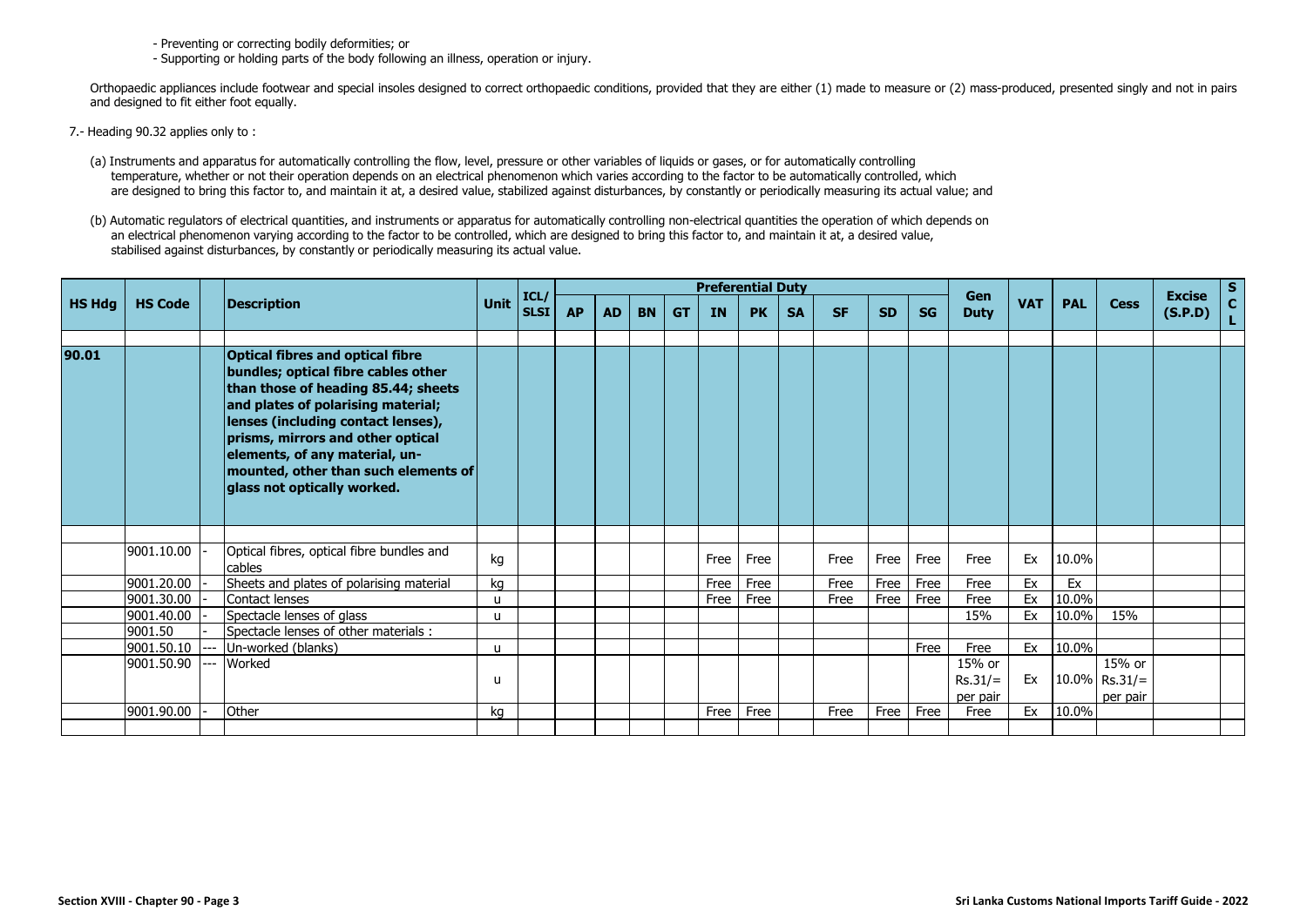|               |                |                                                                                                                                                                                                                |                   |                     |           |           |           |           | <b>Preferential Duty</b> |           |           |           |           |           | Gen                             |            |            |             | <b>Excise</b> | <b>S</b>     |
|---------------|----------------|----------------------------------------------------------------------------------------------------------------------------------------------------------------------------------------------------------------|-------------------|---------------------|-----------|-----------|-----------|-----------|--------------------------|-----------|-----------|-----------|-----------|-----------|---------------------------------|------------|------------|-------------|---------------|--------------|
| <b>HS Hdg</b> | <b>HS Code</b> | <b>Description</b>                                                                                                                                                                                             | <b>Unit</b>       | ICL/<br><b>SLSI</b> | <b>AP</b> | <b>AD</b> | <b>BN</b> | <b>GT</b> | <b>IN</b>                | <b>PK</b> | <b>SA</b> | <b>SF</b> | <b>SD</b> | <b>SG</b> | <b>Duty</b>                     | <b>VAT</b> | <b>PAL</b> | <b>Cess</b> | (S.P.D)       | $\mathbf{C}$ |
| 90.02         |                | Lenses, prisms, mirrors and other<br>optical elements, of any material,<br>mounted, being parts of or fittings for<br>instruments or apparatus, other than<br>such elements, of glass not optically<br>worked. |                   |                     |           |           |           |           |                          |           |           |           |           |           |                                 |            |            |             |               |              |
|               |                |                                                                                                                                                                                                                |                   |                     |           |           |           |           |                          |           |           |           |           |           |                                 |            |            |             |               |              |
|               | 9002.11.00     | Objective lenses :<br>For cameras, projectors or photographic<br>enlargers of reducers                                                                                                                         | kg                |                     |           |           |           |           | Free                     | Free      |           | Free      | Free      | Free      | Free                            | Ex         | 10.0%      |             |               |              |
|               | 9002.19.00     | Other                                                                                                                                                                                                          | kg                |                     |           |           |           |           | Free                     | Free      |           | 5%        | 4.5%      |           | 10%                             | Ex         | 10.0%      |             |               |              |
|               | 9002.20.00     | <b>Filters</b>                                                                                                                                                                                                 | kg                |                     |           |           |           |           | Free                     | Free      |           | Free      | Free      | Free      | Free                            | Ex         | 10.0%      |             |               |              |
|               | 9002.90.00     | Other                                                                                                                                                                                                          | kq                |                     |           |           |           |           | Free                     | Free      |           | 5%        | 4.5%      |           | 10%                             | Ex         | Ex         |             |               |              |
|               |                |                                                                                                                                                                                                                |                   |                     |           |           |           |           |                          |           |           |           |           |           |                                 |            |            |             |               |              |
| 90.03         |                | Frames and mountings for spectacles,<br>goggles or the like, and parts thereof.                                                                                                                                |                   |                     |           |           |           |           |                          |           |           |           |           |           |                                 |            |            |             |               |              |
|               |                |                                                                                                                                                                                                                |                   |                     |           |           |           |           |                          |           |           |           |           |           |                                 |            |            |             |               |              |
|               |                | Frames and mountings :                                                                                                                                                                                         |                   |                     |           |           |           |           |                          |           |           |           |           |           |                                 |            |            |             |               |              |
|               | 9003.11.00     | Of plastics                                                                                                                                                                                                    | u                 |                     |           |           |           |           |                          |           |           |           |           |           | 15%                             | Ex         | 10.0%      | 15%         |               |              |
|               | 9003.19        | Of other materials :                                                                                                                                                                                           |                   |                     |           |           |           |           |                          |           |           |           |           |           |                                 |            |            |             |               |              |
|               | 9003.19.10     | Frames for spectacles, mainly of metal                                                                                                                                                                         | u                 |                     |           |           |           |           |                          |           |           |           |           |           | 15% or<br>$Rs.72/=$<br>per pair | Ex         | 10.0%      |             |               |              |
|               | 9003.19.90     | Other                                                                                                                                                                                                          | u                 |                     |           |           |           |           |                          |           |           |           |           |           | 15%                             | Ex         | 10.0%      | 15%         |               |              |
|               | 9003.90        | Parts:                                                                                                                                                                                                         |                   |                     |           |           |           |           |                          |           |           |           |           |           |                                 |            |            |             |               |              |
|               | 9003.90.10     | Hinges and re-enforcing wire arms                                                                                                                                                                              | kg                |                     |           |           |           |           |                          |           |           | Free      | Free      | Free      | Free                            | Ex         | Ex         |             |               |              |
|               | 9003.90.90     | Other                                                                                                                                                                                                          | kg                |                     |           |           |           |           |                          |           |           | Free      | Free      | Free      | Free                            | Ex         | Ex         |             |               |              |
|               |                |                                                                                                                                                                                                                |                   |                     |           |           |           |           |                          |           |           |           |           |           |                                 |            |            |             |               |              |
| 90.04         |                | Spectacles, goggles and the like,<br>corrective, protective or other.                                                                                                                                          |                   |                     |           |           |           |           |                          |           |           |           |           |           |                                 |            |            |             |               |              |
|               | 9004.10.00     | Sunglasses                                                                                                                                                                                                     |                   |                     |           |           |           |           |                          |           |           | Free      | Free      | Free      | Free                            | 8%         | Ex         |             |               |              |
|               | 9004.90.00     | Other                                                                                                                                                                                                          | u<br>$\mathbf{u}$ |                     |           |           |           |           |                          | Free      |           | Free      | Free      | Free      | Free                            | Ex         | Ex         |             |               |              |
|               |                |                                                                                                                                                                                                                |                   |                     |           |           |           |           |                          |           |           |           |           |           |                                 |            |            |             |               |              |
| 90.05         |                | Binoculars, monoculars, other optical<br>telescopes, and mountings therefor;<br>other astronomical instruments and<br>mountings therefor, but not including<br>instruments for radio-astronomy.                |                   |                     |           |           |           |           |                          |           |           |           |           |           |                                 |            |            |             |               |              |
|               |                |                                                                                                                                                                                                                |                   |                     |           |           |           |           |                          |           |           |           |           |           |                                 |            |            |             |               |              |
|               | 9005.10.00     | <b>Binoculars</b>                                                                                                                                                                                              | u                 |                     |           |           |           |           |                          | Free Free |           | 5%        | 4.5%      |           | 10%                             | Ex         | 10.0%      |             |               |              |
|               | 9005.80.00     | Other instruments                                                                                                                                                                                              | u                 |                     |           |           |           |           |                          | Free Free |           | Free      |           | Free Free | Free                            | Ex         | 10.0%      |             |               |              |
|               | 9005.90.00     | Parts and accessories (including<br>mountings)                                                                                                                                                                 | kg                |                     |           |           |           |           | Free                     | Free      |           | Free      | Free      | Free      | Free                            | Ex         | Ex         |             |               |              |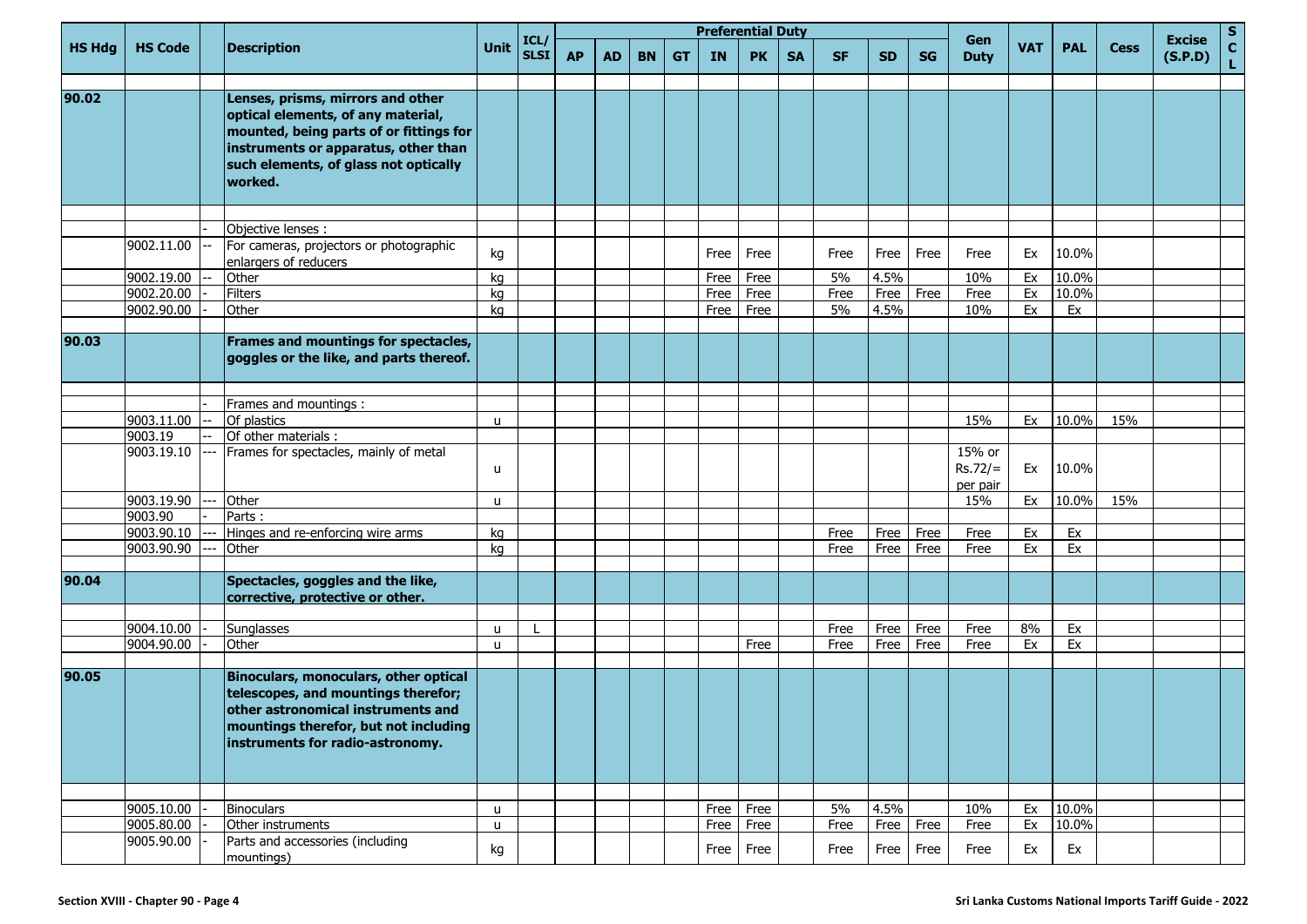|               |                |             |             |      |           |          |           | <b>Preferential Duty</b> |           |           |           |           |           |                    |            |            |             |                          |  |
|---------------|----------------|-------------|-------------|------|-----------|----------|-----------|--------------------------|-----------|-----------|-----------|-----------|-----------|--------------------|------------|------------|-------------|--------------------------|--|
| <b>HS Hdg</b> | <b>HS Code</b> | Description | Unit SLSI A | ICL/ | <b>AP</b> | $AD$ $B$ | <b>GT</b> | <b>IN</b>                | <b>PK</b> | <b>SA</b> | <b>SF</b> | <b>SD</b> | <b>SG</b> | Gen<br><b>Duty</b> | <b>VAT</b> | <b>PAL</b> | <b>Cess</b> | <b>Excise</b><br>(S.P.D) |  |
|               |                |             |             |      |           |          |           |                          |           |           |           |           |           |                    |            |            |             |                          |  |
|               |                |             |             |      |           |          |           |                          |           |           |           |           |           |                    |            |            |             |                          |  |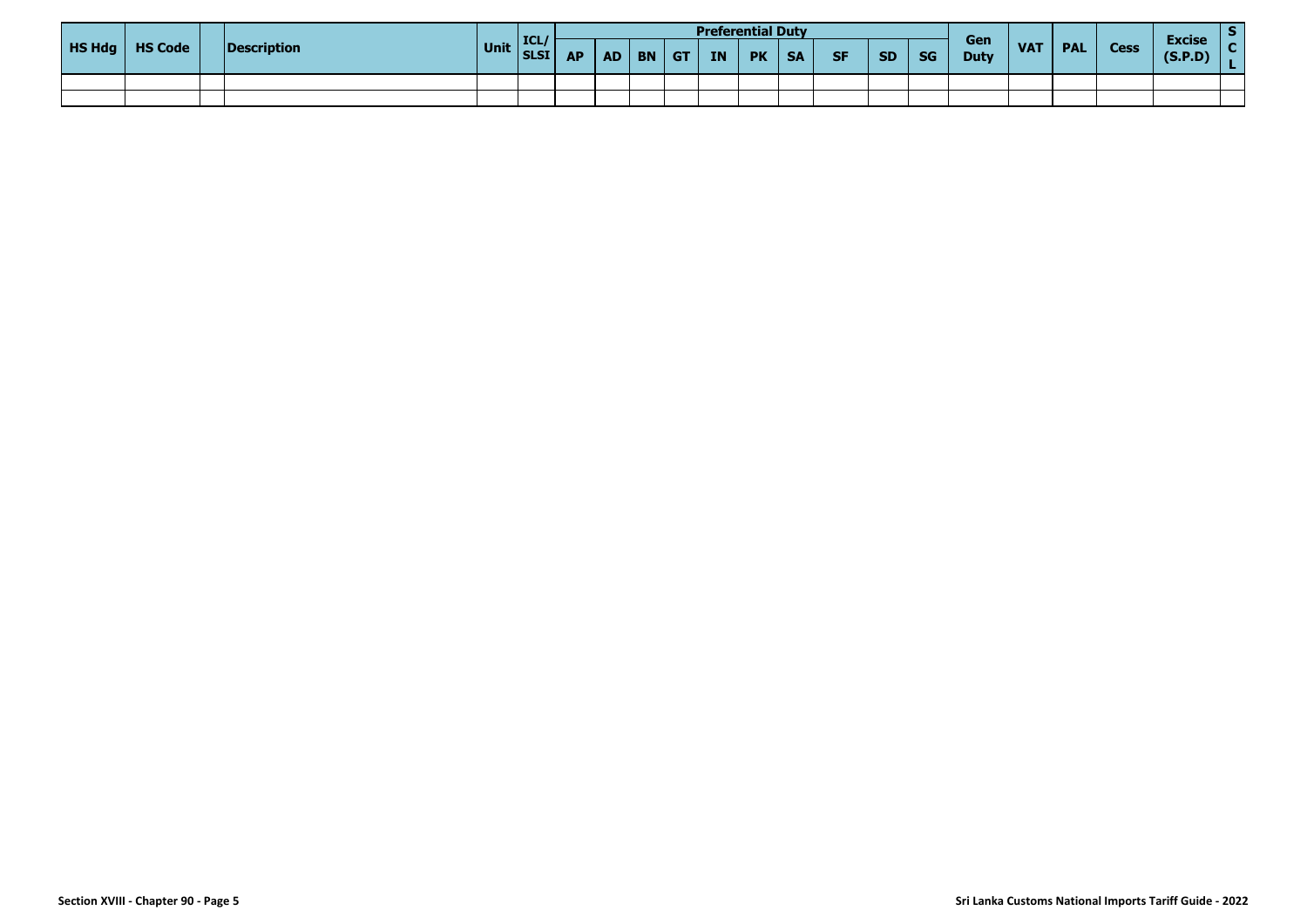| <b>HS Hdg</b><br><b>HS Code</b><br><b>Description</b><br>Photographic (other than<br>90.06<br>cinematographic) cameras;<br>photographic flashlight apparatus and<br>flashbulbs other than discharge lamps<br>of heading 85.39.<br>9006.30.00<br>Cameras specially designed for underwater<br>use, for aerial survey or for medical or<br>surgical examination of internal organs;<br>u<br>comparison cameras for forensic or<br>criminological purposes<br>9006.40.00<br>Instant print cameras<br>$\mathbf{u}$<br>Other cameras :<br>With a through-the-lens viewfinder (single<br>9006.51.00<br>lens reflex (SLR)), for roll film of a width<br>$\mathsf{u}$<br>not exceeding 35 mm<br>9006.52<br>Other, for roll film of a width less than 35<br>mm:<br>Cameras of a kind used for recording<br>9006.52.10<br>documents on microfilm, microfiche or<br>u<br>other microforms<br>9006.52.90<br>Other<br>$\mathsf{u}$<br>9006.53<br>Other, for roll film of a width of 35 mm :<br>Cameras of a kind used for recording<br>9006.53.10<br>documents on microfilm, microfiche or<br>$\mathsf{u}$<br>other microforms<br>9006.53.20<br>Other used single-used cameras<br>$\mathsf{u}$<br>9006.53.90<br>Other<br>$\mathsf{u}$<br>9006.59<br>Other:<br>Cameras of a kind used for recording<br>9006.59.10<br>documents on microfilm, microfiche or<br>$\mathsf{u}$<br>other microforms<br>9006.59.90<br>Other<br>$\mathsf{u}$<br>Photographic flashlight apparatus and<br>lflashbulbs:<br>Discharge lamp ("electronic") flashlight<br>9006.61.00<br>$\mathbf{u}$<br>apparatus | ICL/        |      |           |           |           |           |           | <b>Preferential Duty</b> |           |           |           |           | Gen         |            |            |             | <b>Excise</b> |
|-------------------------------------------------------------------------------------------------------------------------------------------------------------------------------------------------------------------------------------------------------------------------------------------------------------------------------------------------------------------------------------------------------------------------------------------------------------------------------------------------------------------------------------------------------------------------------------------------------------------------------------------------------------------------------------------------------------------------------------------------------------------------------------------------------------------------------------------------------------------------------------------------------------------------------------------------------------------------------------------------------------------------------------------------------------------------------------------------------------------------------------------------------------------------------------------------------------------------------------------------------------------------------------------------------------------------------------------------------------------------------------------------------------------------------------------------------------------------------------------------------------------------------------------------------------------------|-------------|------|-----------|-----------|-----------|-----------|-----------|--------------------------|-----------|-----------|-----------|-----------|-------------|------------|------------|-------------|---------------|
|                                                                                                                                                                                                                                                                                                                                                                                                                                                                                                                                                                                                                                                                                                                                                                                                                                                                                                                                                                                                                                                                                                                                                                                                                                                                                                                                                                                                                                                                                                                                                                         | <b>SLSI</b> | Unit | <b>AP</b> | <b>AD</b> | <b>BN</b> | <b>GT</b> | <b>IN</b> | <b>PK</b>                | <b>SA</b> | <b>SF</b> | <b>SD</b> | <b>SG</b> | <b>Duty</b> | <b>VAT</b> | <b>PAL</b> | <b>Cess</b> | (S.P.D)       |
|                                                                                                                                                                                                                                                                                                                                                                                                                                                                                                                                                                                                                                                                                                                                                                                                                                                                                                                                                                                                                                                                                                                                                                                                                                                                                                                                                                                                                                                                                                                                                                         |             |      |           |           |           |           |           |                          |           |           |           |           |             |            |            |             |               |
|                                                                                                                                                                                                                                                                                                                                                                                                                                                                                                                                                                                                                                                                                                                                                                                                                                                                                                                                                                                                                                                                                                                                                                                                                                                                                                                                                                                                                                                                                                                                                                         |             |      |           |           |           |           | Free      | Free                     |           | Free      | Free      | Free      | Free        | Ex         | Ex         |             |               |
|                                                                                                                                                                                                                                                                                                                                                                                                                                                                                                                                                                                                                                                                                                                                                                                                                                                                                                                                                                                                                                                                                                                                                                                                                                                                                                                                                                                                                                                                                                                                                                         |             |      | Free      |           |           |           | Free      | Free                     |           | Free      | Free      | Free      | Free        | Ex         | Ex         |             |               |
|                                                                                                                                                                                                                                                                                                                                                                                                                                                                                                                                                                                                                                                                                                                                                                                                                                                                                                                                                                                                                                                                                                                                                                                                                                                                                                                                                                                                                                                                                                                                                                         |             |      |           |           |           |           |           |                          |           |           |           |           |             |            |            |             |               |
|                                                                                                                                                                                                                                                                                                                                                                                                                                                                                                                                                                                                                                                                                                                                                                                                                                                                                                                                                                                                                                                                                                                                                                                                                                                                                                                                                                                                                                                                                                                                                                         |             |      | Free      |           |           |           | Free      | Free                     |           | Free      | Free      | Free      | Free        | Ex         | Ex         |             |               |
|                                                                                                                                                                                                                                                                                                                                                                                                                                                                                                                                                                                                                                                                                                                                                                                                                                                                                                                                                                                                                                                                                                                                                                                                                                                                                                                                                                                                                                                                                                                                                                         |             |      |           |           |           |           |           |                          |           |           |           |           |             |            |            |             |               |
|                                                                                                                                                                                                                                                                                                                                                                                                                                                                                                                                                                                                                                                                                                                                                                                                                                                                                                                                                                                                                                                                                                                                                                                                                                                                                                                                                                                                                                                                                                                                                                         |             |      |           |           |           |           | Free      | Free                     |           | Free      | Free      | Free      | Free        | Ex         | 10.0%      |             |               |
|                                                                                                                                                                                                                                                                                                                                                                                                                                                                                                                                                                                                                                                                                                                                                                                                                                                                                                                                                                                                                                                                                                                                                                                                                                                                                                                                                                                                                                                                                                                                                                         |             |      | Free      |           |           |           | Free      | Free                     |           | Free      | Free      | Free      | Free        | Ex         | Ex         |             |               |
|                                                                                                                                                                                                                                                                                                                                                                                                                                                                                                                                                                                                                                                                                                                                                                                                                                                                                                                                                                                                                                                                                                                                                                                                                                                                                                                                                                                                                                                                                                                                                                         |             |      |           |           |           |           |           |                          |           |           |           |           |             |            |            |             |               |
|                                                                                                                                                                                                                                                                                                                                                                                                                                                                                                                                                                                                                                                                                                                                                                                                                                                                                                                                                                                                                                                                                                                                                                                                                                                                                                                                                                                                                                                                                                                                                                         |             |      |           |           |           |           | Free      | Free                     |           | Free      | Free      | Free      | Free        | Ex         | Ex         |             |               |
|                                                                                                                                                                                                                                                                                                                                                                                                                                                                                                                                                                                                                                                                                                                                                                                                                                                                                                                                                                                                                                                                                                                                                                                                                                                                                                                                                                                                                                                                                                                                                                         |             |      | Free      |           |           |           | Free      | Free                     |           | Free      | Free      | Free      | Free        | Ex         | Ex         |             |               |
|                                                                                                                                                                                                                                                                                                                                                                                                                                                                                                                                                                                                                                                                                                                                                                                                                                                                                                                                                                                                                                                                                                                                                                                                                                                                                                                                                                                                                                                                                                                                                                         |             |      | Free      |           |           |           | Free      | Free                     |           | Free      | Free      | Free      | Free        | Ex         | Ex         |             |               |
|                                                                                                                                                                                                                                                                                                                                                                                                                                                                                                                                                                                                                                                                                                                                                                                                                                                                                                                                                                                                                                                                                                                                                                                                                                                                                                                                                                                                                                                                                                                                                                         |             |      |           |           |           |           |           |                          |           |           |           |           |             |            |            |             |               |
|                                                                                                                                                                                                                                                                                                                                                                                                                                                                                                                                                                                                                                                                                                                                                                                                                                                                                                                                                                                                                                                                                                                                                                                                                                                                                                                                                                                                                                                                                                                                                                         |             |      |           |           |           |           | Free      | Free                     |           | Free      | Free      | Free      | Free        | Ex         | Ex         |             |               |
|                                                                                                                                                                                                                                                                                                                                                                                                                                                                                                                                                                                                                                                                                                                                                                                                                                                                                                                                                                                                                                                                                                                                                                                                                                                                                                                                                                                                                                                                                                                                                                         |             |      |           |           |           |           | Free      | Free                     |           | Free      | Free      | Free      | Free        | Ex         | Ex         |             |               |
|                                                                                                                                                                                                                                                                                                                                                                                                                                                                                                                                                                                                                                                                                                                                                                                                                                                                                                                                                                                                                                                                                                                                                                                                                                                                                                                                                                                                                                                                                                                                                                         |             |      |           |           |           |           |           |                          |           |           |           |           |             |            |            |             |               |
|                                                                                                                                                                                                                                                                                                                                                                                                                                                                                                                                                                                                                                                                                                                                                                                                                                                                                                                                                                                                                                                                                                                                                                                                                                                                                                                                                                                                                                                                                                                                                                         |             |      |           |           |           |           | Free      | Free                     |           | 5%        | 4.5%      |           | 10%         | Ex         | Ex         |             |               |
| 9006.69.00<br>Other<br>$\mathbf{u}$                                                                                                                                                                                                                                                                                                                                                                                                                                                                                                                                                                                                                                                                                                                                                                                                                                                                                                                                                                                                                                                                                                                                                                                                                                                                                                                                                                                                                                                                                                                                     |             |      |           |           |           |           | Free      | Free                     |           | 5%        | 4.5%      |           | 10%         | Ex         | Ex         |             |               |
| Parts and accessories :                                                                                                                                                                                                                                                                                                                                                                                                                                                                                                                                                                                                                                                                                                                                                                                                                                                                                                                                                                                                                                                                                                                                                                                                                                                                                                                                                                                                                                                                                                                                                 |             |      |           |           |           |           |           |                          |           |           |           |           |             |            |            |             |               |
| 9006.91.00<br>For cameras<br>kg                                                                                                                                                                                                                                                                                                                                                                                                                                                                                                                                                                                                                                                                                                                                                                                                                                                                                                                                                                                                                                                                                                                                                                                                                                                                                                                                                                                                                                                                                                                                         |             |      |           |           |           |           | Free      | Free                     |           | 10.83%    | 4.5%      |           | 10%         | Ex         | 10.0%      |             |               |
| 9006.99.00<br>Other<br>kg                                                                                                                                                                                                                                                                                                                                                                                                                                                                                                                                                                                                                                                                                                                                                                                                                                                                                                                                                                                                                                                                                                                                                                                                                                                                                                                                                                                                                                                                                                                                               |             |      |           |           |           |           | Free      | Free                     |           | 5%        | 4.5%      |           | 10%         | Ex         | Ex         |             |               |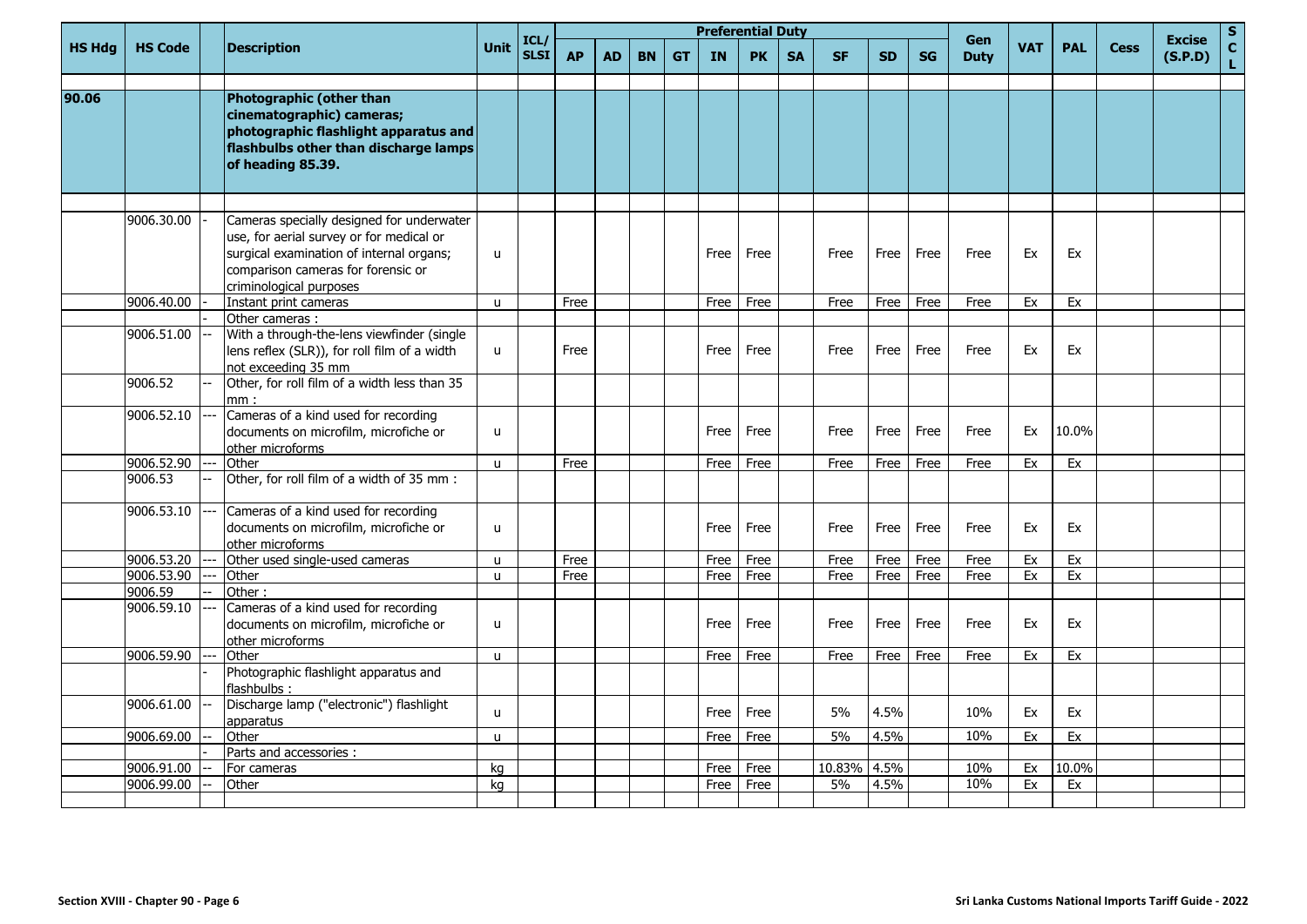|               |                       |                                                                                                                                                                                                               |              |                           |           |           |           |           |           | <b>Preferential Duty</b> |           |           |           |           |                    |            |            |             |                          | S                  |
|---------------|-----------------------|---------------------------------------------------------------------------------------------------------------------------------------------------------------------------------------------------------------|--------------|---------------------------|-----------|-----------|-----------|-----------|-----------|--------------------------|-----------|-----------|-----------|-----------|--------------------|------------|------------|-------------|--------------------------|--------------------|
| <b>HS Hdg</b> | <b>HS Code</b>        | Description                                                                                                                                                                                                   | <b>Unit</b>  | ICL/<br>SLSI <sup> </sup> | <b>AP</b> | <b>AD</b> | <b>BN</b> | <b>GT</b> | <b>IN</b> | <b>PK</b>                | <b>SA</b> | <b>SF</b> | <b>SD</b> | <b>SG</b> | Gen<br><b>Duty</b> | <b>VAT</b> | <b>PAL</b> | <b>Cess</b> | <b>Excise</b><br>(S.P.D) | $\mathbf{C}$<br>L. |
| 90.07         |                       | <b>Cinematographic cameras and</b><br>projectors, whether or not<br>incorporating sound recording or<br>reproducing apparatus.                                                                                |              |                           |           |           |           |           |           |                          |           |           |           |           |                    |            |            |             |                          |                    |
|               |                       |                                                                                                                                                                                                               |              |                           |           |           |           |           |           |                          |           |           |           |           |                    |            |            |             |                          |                    |
|               | 9007.10<br>9007.10.10 | Cameras:<br>For film of less than 16 mm width or for<br>double-8 mm film                                                                                                                                      | u            |                           |           |           |           |           | Free      | Free                     |           | 5%        | 4.5%      |           | 10%                | 8%         | Ex         |             |                          |                    |
|               | 9007.10.90            | Other                                                                                                                                                                                                         | u            |                           |           |           |           |           | Free      | Free                     |           | Free      | Free      | Free      | Free               | 8%         | Ex         |             |                          |                    |
|               | 9007.20               | Projectors:                                                                                                                                                                                                   |              |                           |           |           |           |           |           |                          |           |           |           |           |                    |            |            |             |                          |                    |
|               | 9007.20.10            | For film of less than 16 mm width                                                                                                                                                                             | u            |                           |           |           |           |           | Free      | Free                     |           | 5%        | 4.5%      |           | 10%                | 8%         | 10.0%      |             |                          |                    |
|               | 9007.20.90            | Other                                                                                                                                                                                                         | u            |                           |           |           |           |           | Free      | Free                     |           | Free      | Free      | Free      | Free               | 8%         | 10.0%      |             |                          |                    |
|               |                       | Parts and accessories :                                                                                                                                                                                       |              |                           |           |           |           |           |           |                          |           |           |           |           |                    |            |            |             |                          |                    |
|               | 9007.91.00            | For cameras                                                                                                                                                                                                   | kg           |                           |           |           |           |           | Free      | Free                     |           | Free      | Free      | Free      | Free               | 8%         | 10.0%      |             |                          |                    |
|               | 9007.92.00            | For projectors                                                                                                                                                                                                | kg           |                           |           |           |           |           | Free      | Free                     |           | Free      | Free      | Free      | Free               | 8%         | 10.0%      |             |                          |                    |
| 90.08         |                       | Image projectors, other than                                                                                                                                                                                  |              |                           |           |           |           |           |           |                          |           |           |           |           |                    |            |            |             |                          |                    |
|               |                       | cinematographic; photographic (other<br>than cinematographic) enlargers and<br>reducers.                                                                                                                      |              |                           |           |           |           |           |           |                          |           |           |           |           |                    |            |            |             |                          |                    |
|               |                       |                                                                                                                                                                                                               |              |                           |           |           |           |           |           |                          |           |           |           |           |                    |            |            |             |                          |                    |
|               | 9008.50.00            | Projectors, enlargers and reducers                                                                                                                                                                            | u            |                           |           |           |           |           | Free      | Free                     |           | Free      | Free      | Free      | Free               | Ex         | 10.0%      |             |                          |                    |
|               | 9008.90.00            | Parts and accessories                                                                                                                                                                                         | kg           |                           |           |           |           |           | Free      | Free                     |           | Free      | Free      | Free      | Free               | Ex         | 10.0%      |             |                          |                    |
|               |                       |                                                                                                                                                                                                               |              |                           |           |           |           |           |           |                          |           |           |           |           |                    |            |            |             |                          |                    |
| [90.09]       |                       |                                                                                                                                                                                                               |              |                           |           |           |           |           |           |                          |           |           |           |           |                    |            |            |             |                          |                    |
| 90.10         |                       | Apparatus and equipment for<br>photographic (including<br>cinematographic) laboratories, not<br>specified or included elsewhere in this<br>Chapter; negatoscopes; projection<br>screens.                      |              |                           |           |           |           |           |           |                          |           |           |           |           |                    |            |            |             |                          |                    |
|               |                       |                                                                                                                                                                                                               |              |                           |           |           |           |           |           |                          |           |           |           |           |                    |            |            |             |                          |                    |
|               | 9010.10.00            | Apparatus and equipment for automatically<br>developing photographic (including<br>cinematographic) film or paper in rolls or<br>for automatically exposing developed films<br>to rolls of photographic paper | u            |                           |           |           |           |           | Free      | Free                     |           | Free      | Free      | Free      | Free               | Ex         | 10.0%      |             |                          |                    |
|               | 9010.50               | Other, apparatus and equipment for<br>photographic (including cinematographic)<br>laboratories; negatoscopes :                                                                                                |              |                           |           |           |           |           |           |                          |           |           |           |           |                    |            |            |             |                          |                    |
|               | 9010.50.10            | Apparatus and equipment for<br>cinematographic laboratories                                                                                                                                                   | u            |                           |           |           |           |           | Free      | Free                     |           | Free      | Free      | Free      | Free               | Ex         | 10.0%      |             |                          |                    |
|               | 9010.50.90            | Other                                                                                                                                                                                                         | u            |                           |           |           |           |           | Free      | Free                     |           | Free      | Free      | Free      | Free               | Ex         | 10.0%      |             |                          |                    |
|               | 9010.60.00            | Projection screens                                                                                                                                                                                            | $\mathsf{u}$ |                           |           |           |           |           | Free      | Free                     |           | Free      |           | Free Free | Free               | Ex         | 10.0%      |             |                          |                    |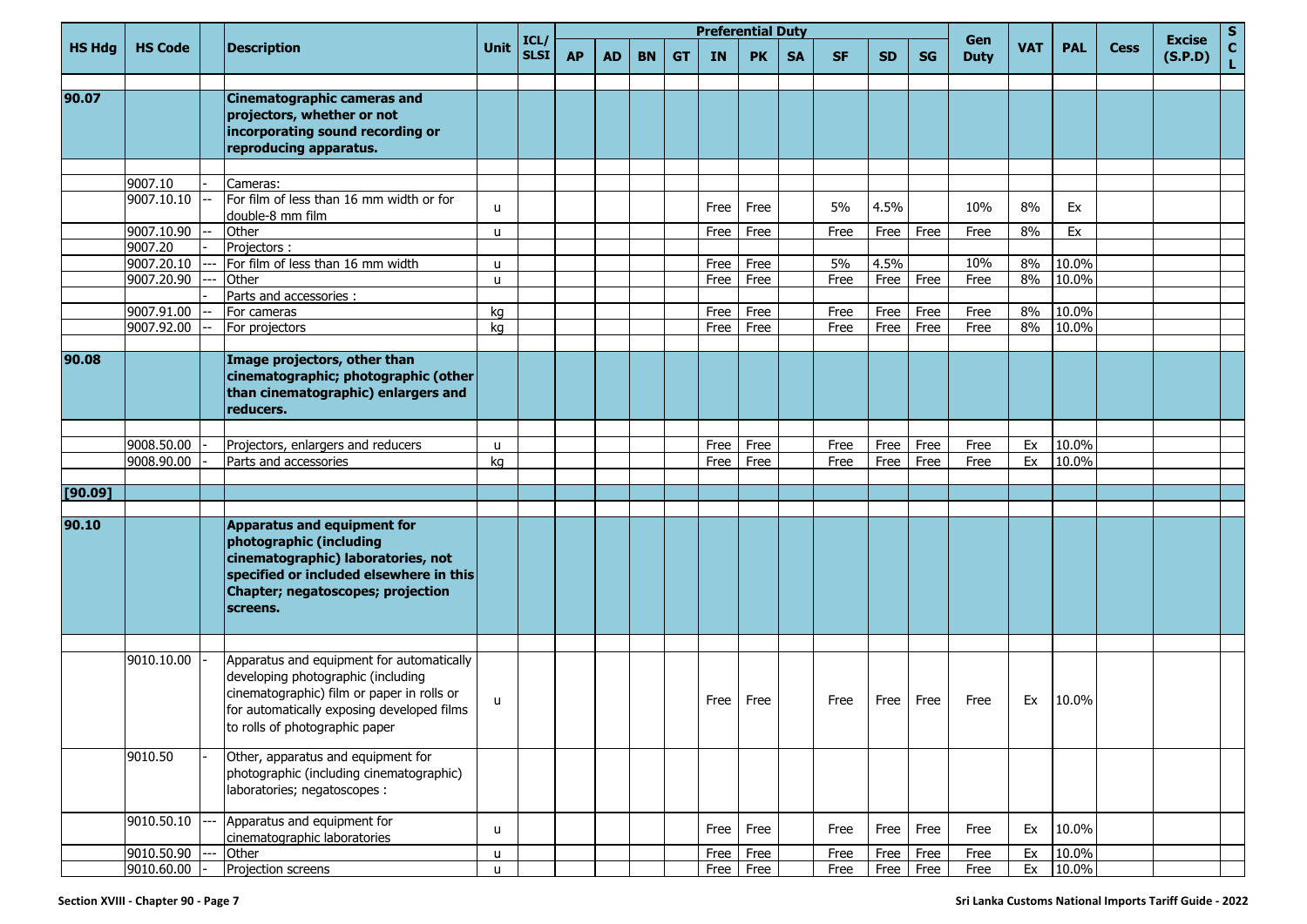|               |                |                                                                                                                                                                                                                                                   |              |                     |           |           |           |           |           | <b>Preferential Duty</b> |           |           |           |           | Gen         |            |            |             | <b>Excise</b> | $\mathbf S$                     |
|---------------|----------------|---------------------------------------------------------------------------------------------------------------------------------------------------------------------------------------------------------------------------------------------------|--------------|---------------------|-----------|-----------|-----------|-----------|-----------|--------------------------|-----------|-----------|-----------|-----------|-------------|------------|------------|-------------|---------------|---------------------------------|
| <b>HS Hdg</b> | <b>HS Code</b> | <b>Description</b>                                                                                                                                                                                                                                | Unit         | ICL/<br><b>SLSI</b> | <b>AP</b> | <b>AD</b> | <b>BN</b> | <b>GT</b> | <b>IN</b> | <b>PK</b>                | <b>SA</b> | <b>SF</b> | <b>SD</b> | <b>SG</b> | <b>Duty</b> | <b>VAT</b> | <b>PAL</b> | <b>Cess</b> | (S.P.D)       | $\frac{\mathsf{c}}{\mathsf{L}}$ |
|               |                |                                                                                                                                                                                                                                                   |              |                     |           |           |           |           |           |                          |           |           |           |           |             |            |            |             |               |                                 |
|               | 9010.90.00     | Parts and accessories                                                                                                                                                                                                                             | kq           |                     |           |           |           |           | Free      | Free                     |           | Free      | Free      | Free      | Free        | Ex         | 10.0%      |             |               |                                 |
| 90.11         |                | <b>Compound optical microscopes,</b><br>including those for<br>photomicrography,<br>cinephotomicrography or<br>microprojection.                                                                                                                   |              |                     |           |           |           |           |           |                          |           |           |           |           |             |            |            |             |               |                                 |
|               | 9011.10.00     | Stereoscopic microscopes                                                                                                                                                                                                                          | $\mathbf{u}$ |                     |           |           |           |           | Free      | Free                     |           | Free      | Free      | Free      | Free        | Ex         | 10.0%      |             |               |                                 |
|               | 9011.20.00     | Other microscopes, for photomicrography,<br>cinephotomicrography or microprojection                                                                                                                                                               | $\mathbf{u}$ |                     |           |           |           |           | Free      | Free                     |           | Free      | Free      | Free      | Free        | Ex         | 10.0%      |             |               |                                 |
|               | 9011.80.00     | Other microscopes                                                                                                                                                                                                                                 | $\mathbf{u}$ |                     |           |           |           |           | Free      | Free                     |           | Free      | Free      | Free      | Free        | Ex         | 10.0%      |             |               |                                 |
|               | 9011.90.00     | Parts and accessories                                                                                                                                                                                                                             | kg           |                     |           |           |           |           | Free      | Free                     |           | Free      | Free      | Free      | Free        | Ex         | 10.0%      |             |               |                                 |
| 90.12         |                | <b>Microscopes other than optical</b><br>microscopes; diffraction apparatus.                                                                                                                                                                      |              |                     |           |           |           |           |           |                          |           |           |           |           |             |            |            |             |               |                                 |
|               | 9012.10.00     | Microscopes other than optical<br>microscopes; diffraction apparatus                                                                                                                                                                              | $\mathbf{u}$ |                     |           |           |           |           | Free      | Free                     |           | Free      | Free      | Free      | Free        | Ex         | Ex         |             |               |                                 |
|               | 9012.90.00     | Parts and accessories                                                                                                                                                                                                                             | ka           |                     |           |           |           |           | Free      | Free                     |           | Free      | Free      | Free      | Free        | Ex         | Ex         |             |               |                                 |
| 90.13         |                | Liquid crystal devices not constituting<br>articles provided for more specifically<br>in other headings; lasers, other than<br>laser diodes; other optical appliances<br>and instruments, not specified or<br>included elsewhere in this Chapter. |              |                     |           |           |           |           |           |                          |           |           |           |           |             |            |            |             |               |                                 |
|               |                |                                                                                                                                                                                                                                                   |              |                     |           |           |           |           |           |                          |           |           |           |           |             |            |            |             |               |                                 |
|               | 9013.10.00     | Telescopic sights for fittings to arms;<br>periscopes; telescopes designed to form<br>parts of machines, appliances, instruments<br>or apparatus of this Chaptr or Section XVI                                                                    | $\mathsf{u}$ |                     |           |           |           |           | Free      | Free                     |           | Free      | Free      | Free      | Free        | Ex         | Ex         |             |               |                                 |
|               | 9013.20.00     | Lasers, other than laser diodes                                                                                                                                                                                                                   | $\mathsf{u}$ |                     |           |           |           |           | Free      | Free                     |           | Free      | Free      | Free      | Free        | Ex         | 10.0%      |             |               |                                 |
|               | 9013.80.00     | Other devices, appliances and instruments                                                                                                                                                                                                         | $\mathbf{u}$ |                     |           |           |           |           | Free      | Free                     |           | Free      | Free      | Free      | Free        | Ex         | 10.0%      |             |               |                                 |
|               | 9013.90.00     | Parts and accessories                                                                                                                                                                                                                             | ka           |                     |           |           |           |           | Free      | Free                     |           | Free      | Free      | Free      | Free        | Ex         | 10.0%      |             |               |                                 |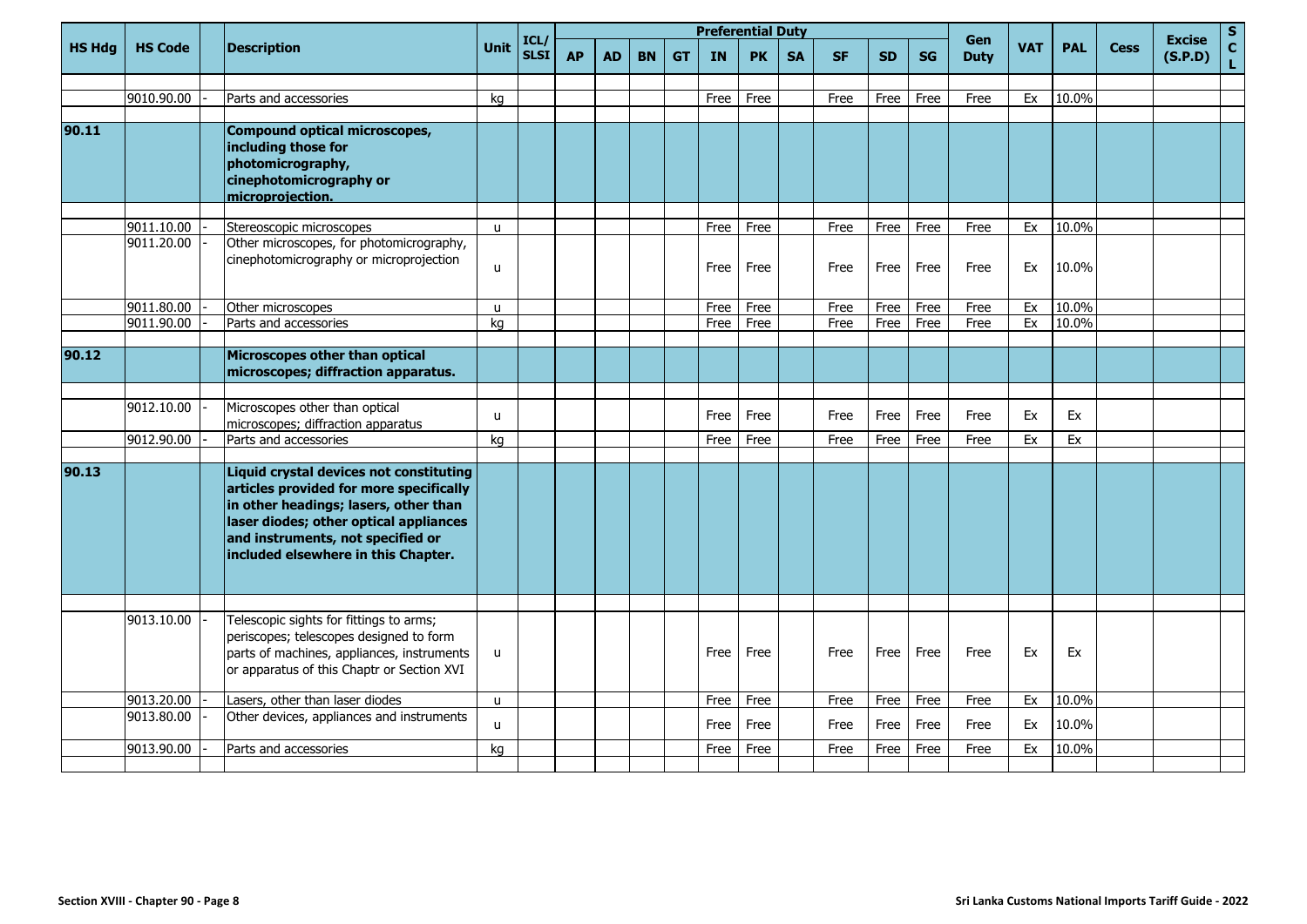|               |                |                                                                                                                                                                                                                                                                                                                                                                             |              |                     |           |           |           |           | <b>Preferential Duty</b> |              |           |              |           |              | Gen          |            |                |             | <b>Excise</b> | S                 |
|---------------|----------------|-----------------------------------------------------------------------------------------------------------------------------------------------------------------------------------------------------------------------------------------------------------------------------------------------------------------------------------------------------------------------------|--------------|---------------------|-----------|-----------|-----------|-----------|--------------------------|--------------|-----------|--------------|-----------|--------------|--------------|------------|----------------|-------------|---------------|-------------------|
| <b>HS Hdg</b> | <b>HS Code</b> | <b>Description</b>                                                                                                                                                                                                                                                                                                                                                          | Unit         | ICL/<br><b>SLSI</b> | <b>AP</b> | <b>AD</b> | <b>BN</b> | <b>GT</b> | <b>IN</b>                | <b>PK</b>    | <b>SA</b> | <b>SF</b>    | <b>SD</b> | <b>SG</b>    | <b>Duty</b>  | <b>VAT</b> | <b>PAL</b>     | <b>Cess</b> | (S.P.D)       | $\mathbf{C}$<br>L |
| 90.14         |                | Direction finding compasses; other                                                                                                                                                                                                                                                                                                                                          |              |                     |           |           |           |           |                          |              |           |              |           |              |              |            |                |             |               |                   |
|               |                | navigational instruments and<br>appliances.                                                                                                                                                                                                                                                                                                                                 |              |                     |           |           |           |           |                          |              |           |              |           |              |              |            |                |             |               |                   |
|               |                |                                                                                                                                                                                                                                                                                                                                                                             |              |                     |           |           |           |           |                          |              |           |              |           |              |              |            |                |             |               |                   |
|               | 9014.10.00     | Direction finding compasses                                                                                                                                                                                                                                                                                                                                                 | u            |                     |           |           |           |           | Free                     | Free         |           | Free         | Free      | Free         | Free         | Ex         | 10.0%          |             |               |                   |
|               | 9014.20.00     | Instruments and appliances for<br>aeronautical or space navigation (other<br>than compasses)                                                                                                                                                                                                                                                                                | u            |                     |           |           |           |           | Free                     | Free         |           | Free         | Free      | Free         | Free         | Ex         | 10.0%          |             |               |                   |
|               | 9014.80.00     | Other instruments and appliances                                                                                                                                                                                                                                                                                                                                            | u            |                     |           |           |           |           | Free                     | Free         |           | Free         | Free      | Free         | Free         | Ex         | 10.0%          |             |               |                   |
|               | 9014.90.00     | Parts and accessories                                                                                                                                                                                                                                                                                                                                                       | kg           |                     |           |           |           |           | Free                     | Free         |           | Free         | Free      | Free         | Free         | Ex         | 10.0%          |             |               |                   |
| 90.15         |                | <b>Surveying (including</b><br>photogrammetrical surveying),<br>hydrographic, oceanographic,<br>hydrological, meteorological or<br>geophysical instruments and<br>appliances, excluding compasses;<br>rangefinders.                                                                                                                                                         |              |                     |           |           |           |           |                          |              |           |              |           |              |              |            |                |             |               |                   |
|               | 9015.10.00     |                                                                                                                                                                                                                                                                                                                                                                             |              |                     |           |           |           |           |                          |              |           |              |           |              |              |            |                |             |               |                   |
|               | 9015.20.00     | Rangefinders<br>Theodolites and tachymeters                                                                                                                                                                                                                                                                                                                                 | u<br>u       |                     |           |           |           |           | Free<br>Free             | Free<br>Free |           | Free<br>Free |           | Free<br>Free | Free<br>Free | Ex<br>Ex   | 10.0%<br>10.0% |             |               |                   |
|               |                | (tacheometers)                                                                                                                                                                                                                                                                                                                                                              |              |                     |           |           |           |           |                          |              |           |              |           |              |              |            |                |             |               |                   |
|               | 9015.30.00     | Levels                                                                                                                                                                                                                                                                                                                                                                      | $\mathsf{u}$ |                     |           |           |           |           | Free                     | Free         |           | Free         |           | Free         | Free         | Ex         | 10.0%          |             |               |                   |
|               | 9015.40.00     | Photogrammetrical surveying instruments<br>and appliances                                                                                                                                                                                                                                                                                                                   | kg           |                     |           |           |           |           | Free                     | Free         |           | Free         |           | Free         | Free         | Ex         | 10.0%          |             |               |                   |
|               | 9015.80.00     | Other instruments and appliances                                                                                                                                                                                                                                                                                                                                            | u            |                     |           |           |           |           | Free                     | Free         |           | Free         |           | Free         | Free         | Ex         | 10.0%          |             |               |                   |
|               | 9015.90.00     | Parts and accessories                                                                                                                                                                                                                                                                                                                                                       | kg           |                     |           |           |           |           | Free                     | Free         |           | Free         |           | Free         | Free         | Ex         | 10.0%          |             |               |                   |
| 90.16         | 9016.00.00     | <b>Balances of a sensitivity of 5 cg or</b><br>better, with or without weights.                                                                                                                                                                                                                                                                                             | kg           |                     | Free      |           |           |           | Free                     | Free         |           | Free         | Free      | Free         | Free         | Ex         | 10.0%          |             |               |                   |
| 90.17         |                | Drawing, marking-out or<br>mathematical calculating instruments<br>(for example, drafting machines,<br>pantographs, protractors, drawing<br>sets, slide rules, disc calculators);<br>instruments for measuring length, for<br>use in the hand (for example,<br>measuring rods and tapes,<br>micrometers, calipers), not specified<br>or included elsewhere in this Chapter. |              |                     |           |           |           |           |                          |              |           |              |           |              |              |            |                |             |               |                   |
|               | 9017.10.00     | Drafting tables and machines, whether or<br>not automatic                                                                                                                                                                                                                                                                                                                   | u            |                     |           |           |           |           |                          | Free Free    |           | Free         | Free      | Free         | Free         | Ex         | Ex             |             |               |                   |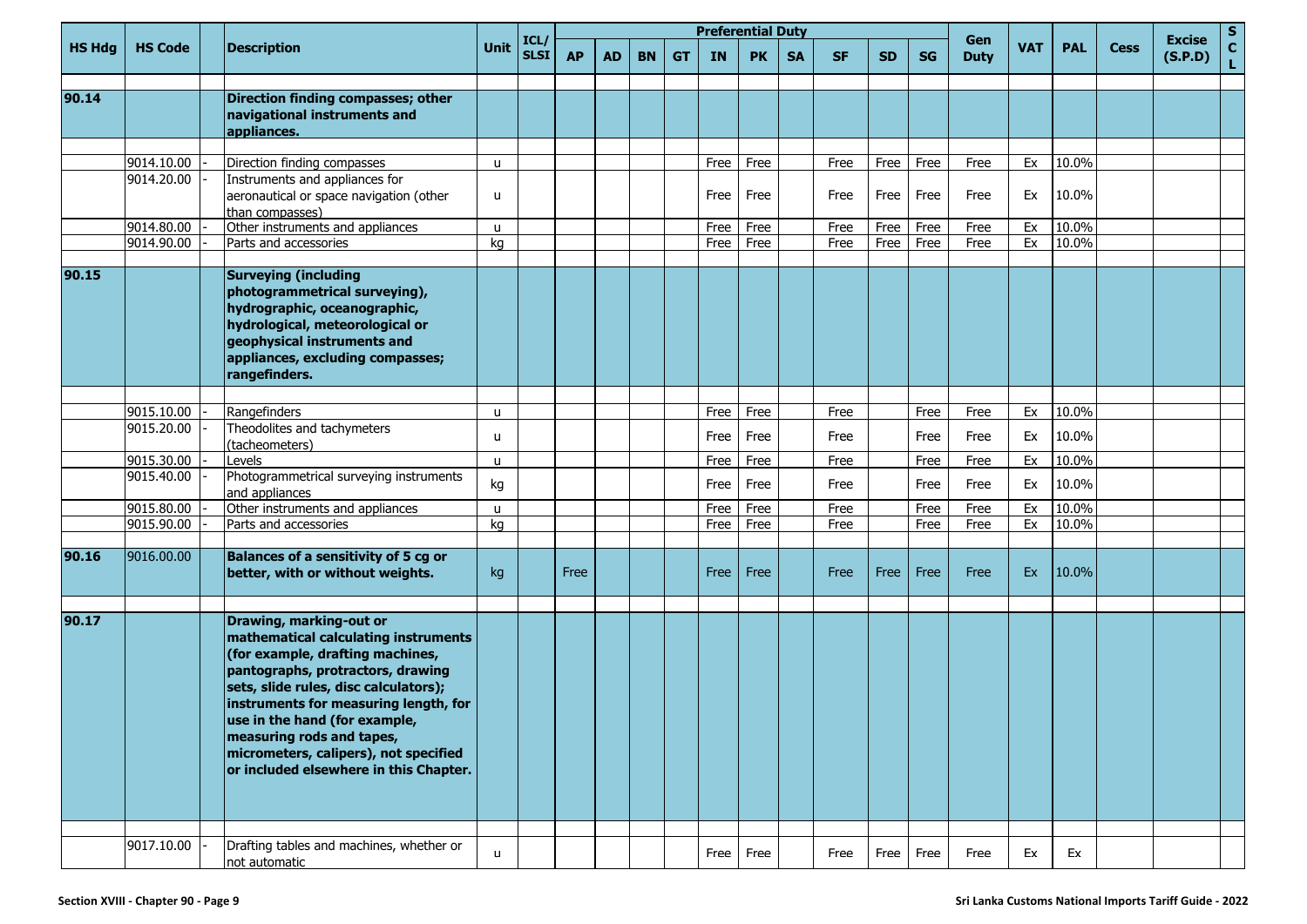|               |                          |                                                                                                                                                                                                       |                   |                           |           |           |           |           |              | <b>Preferential Duty</b> |           |              |              |              |                    |            |                |             |                          |                     |
|---------------|--------------------------|-------------------------------------------------------------------------------------------------------------------------------------------------------------------------------------------------------|-------------------|---------------------------|-----------|-----------|-----------|-----------|--------------|--------------------------|-----------|--------------|--------------|--------------|--------------------|------------|----------------|-------------|--------------------------|---------------------|
| <b>HS Hdg</b> | <b>HS Code</b>           | <b>Description</b>                                                                                                                                                                                    | <b>Unit</b>       | ICL/<br>SLSI <sup> </sup> | <b>AP</b> | <b>AD</b> | <b>BN</b> | <b>GT</b> | <b>IN</b>    | <b>PK</b>                | <b>SA</b> | <b>SF</b>    | <b>SD</b>    | <b>SG</b>    | Gen<br><b>Duty</b> | <b>VAT</b> | <b>PAL</b>     | <b>Cess</b> | <b>Excise</b><br>(S.P.D) | $\frac{s}{c}$<br>L. |
|               |                          |                                                                                                                                                                                                       |                   |                           |           |           |           |           |              |                          |           |              |              |              |                    |            |                |             |                          |                     |
|               | 9017.20                  | Other drawing, marking-out or                                                                                                                                                                         |                   |                           |           |           |           |           |              |                          |           |              |              |              |                    |            |                |             |                          |                     |
|               |                          | mathematical calculating instruments:                                                                                                                                                                 |                   |                           |           |           |           |           |              |                          |           |              |              |              |                    |            |                |             |                          |                     |
|               | 9017.20.10               | Protractors (radius 10 cm and below)                                                                                                                                                                  | u                 |                           |           |           |           |           |              |                          |           |              | 5%           |              | 15%                | Ex         | Ex             | 15%         |                          |                     |
|               | 9017.20.20               | Rulers 30 cm and below                                                                                                                                                                                | u                 |                           |           |           |           |           |              |                          |           |              | 5%           |              | 15%                | Ex         | 10.0%          | 15%         |                          |                     |
|               | 9017.20.30               | Triangular set squares shortest side 17.5                                                                                                                                                             | u                 |                           |           |           |           |           |              |                          |           |              | 5%           |              | 15%                | Ex         | Ex             | 15%         |                          |                     |
|               |                          | cm or below                                                                                                                                                                                           |                   |                           |           |           |           |           |              |                          |           |              |              |              |                    |            |                |             |                          |                     |
|               | 9017.20.40               | Dividers and compasses                                                                                                                                                                                | u                 |                           |           |           |           |           |              |                          |           |              | 5%           |              | 15%                | Ex         | 10.0%          | 15%         |                          |                     |
|               | 9017.20.50               | Sets of mathematical instruments used by                                                                                                                                                              |                   |                           |           |           |           |           |              |                          |           |              |              |              |                    |            |                |             |                          |                     |
|               |                          | school children, with a ruler not exceeding<br>15 cm packed in metal or plastic                                                                                                                       | u                 |                           |           |           |           |           |              |                          |           |              | 5%           |              | 15%                | Ex         | 10.0%          | 15%         |                          |                     |
|               | 9017.20.90               | Other                                                                                                                                                                                                 | u                 |                           |           |           |           |           |              |                          |           |              | Free         | Free         | Free               | Ex         | 10.0%          |             |                          |                     |
|               | 9017.30.00               | Micrometers, callipers and gauges                                                                                                                                                                     | u                 |                           |           |           |           |           | Free         | Free                     |           | Free         | Free         | Free         | Free               | Ex         | Ex             |             |                          |                     |
|               | 9017.80.00               | Other instruments (+)                                                                                                                                                                                 | u                 |                           |           |           |           |           | Free         | Free                     |           | Free         | Free         | Free         | Free               | Ex         | 10.0%          |             |                          |                     |
|               | 9017.90.00               | Parts and accessories                                                                                                                                                                                 | kg                |                           |           |           |           |           | Free         | Free                     |           | Free         | Free         | Free         | Free               | Ex         | 10.0%          |             |                          |                     |
|               |                          |                                                                                                                                                                                                       |                   |                           |           |           |           |           |              |                          |           |              |              |              |                    |            |                |             |                          |                     |
| 90.18         |                          | Instruments and appliances used in<br>medical, surgical, dental or veterinary<br>sciences, including scintigraphic<br>apparatus, other electro-medical<br>apparatus and sight-testing<br>instruments. |                   |                           |           |           |           |           |              |                          |           |              |              |              |                    |            |                |             |                          |                     |
|               |                          |                                                                                                                                                                                                       |                   |                           |           |           |           |           |              |                          |           |              |              |              |                    |            |                |             |                          |                     |
|               |                          | Electro-diagnostic apparatus (including<br>apparatus for functional exploratory<br>examination or for checking physiological<br>parameters) :                                                         |                   |                           |           |           |           |           |              |                          |           |              |              |              |                    |            |                |             |                          |                     |
|               | 9018.11.00<br>9018.12.00 | Electro-cardiographs                                                                                                                                                                                  | u                 |                           |           |           |           |           | Free         | Free                     |           | Free         | Free         | Free         | Free               | Ex<br>Ex   | 10.0%<br>10.0% |             |                          |                     |
|               | 9018.13.00               | Ultrasonic scanning apparatus<br>Magnetic resonance imaging apparatus                                                                                                                                 | u                 |                           |           |           |           |           | Free<br>Free | Free<br>Free             |           | Free<br>Free | Free<br>Free | Free<br>Free | Free<br>Free       | Ex         | 10.0%          |             |                          |                     |
|               | 9018.14.00               | Scintigraphic apparatus                                                                                                                                                                               | u<br>$\mathsf{u}$ |                           |           |           |           |           | Free         | Free                     |           | Free         | Free         | Free         | Free               | Ex         | 10.0%          |             |                          |                     |
|               | 9018.19.00               | Other                                                                                                                                                                                                 | u                 |                           |           |           |           |           | Free         | Free                     |           | Free         | Free         | Free         | Free               | Ex         | 10.0%          |             |                          |                     |
|               | 9018.20.00               | Ultra-violet or infra-red ray apparatus                                                                                                                                                               | kg                |                           |           |           |           |           | Free         | Free                     |           | Free         | Free         | Free         | Free               | Ex         | 10.0%          |             |                          |                     |
|               |                          | Syringes, needles, catheters, cannulae and<br>the like :                                                                                                                                              |                   |                           |           |           |           |           |              |                          |           |              |              |              |                    |            |                |             |                          |                     |
|               | 9018.31.00               | Syringes, with or without needles                                                                                                                                                                     | u                 |                           |           |           |           |           | Free         | Free                     |           | Free         | Free         | Free         | Free               | Ex         | 10.0%          |             |                          |                     |
|               | 9018.32.00               | Tubular metal needles and needles for<br>sutures                                                                                                                                                      | kg                |                           |           |           |           |           |              | Free Free                |           | Free         | Free Free    |              | Free               | Ex         | 10.0%          |             |                          |                     |
|               | 9018.39.00               | Other                                                                                                                                                                                                 | <b>u</b>          |                           |           |           |           |           | Free         | Free                     |           | Free         | Free         | Free         | Free               | Ex         | 10.0%          |             |                          |                     |
|               |                          | Other instruments and appliances, used in<br>dental sciences :                                                                                                                                        |                   |                           |           |           |           |           |              |                          |           |              |              |              |                    |            |                |             |                          |                     |
|               | 9018.41.00               | Dental drill engines, whether or not<br>combined on a single base with other<br>dental equipment                                                                                                      | kg                |                           |           |           |           |           | Free         | Free                     |           | Free         | Free         | Free         | Free               | Ex         | 10.0%          |             |                          |                     |
|               | 9018.49.00               | Other                                                                                                                                                                                                 | $\mathsf{u}$      |                           |           |           |           |           | Free         | Free                     |           | Free         | Free         | Free         | Free               | Ex         | 10.0%          |             |                          |                     |
|               | 9018.50.00               | Other ophthalmic instruments and<br>appliances                                                                                                                                                        | kg                |                           |           |           |           |           | Free         | Free                     |           | Free         |              | Free Free    | Free               | Ex         | 10.0%          |             |                          |                     |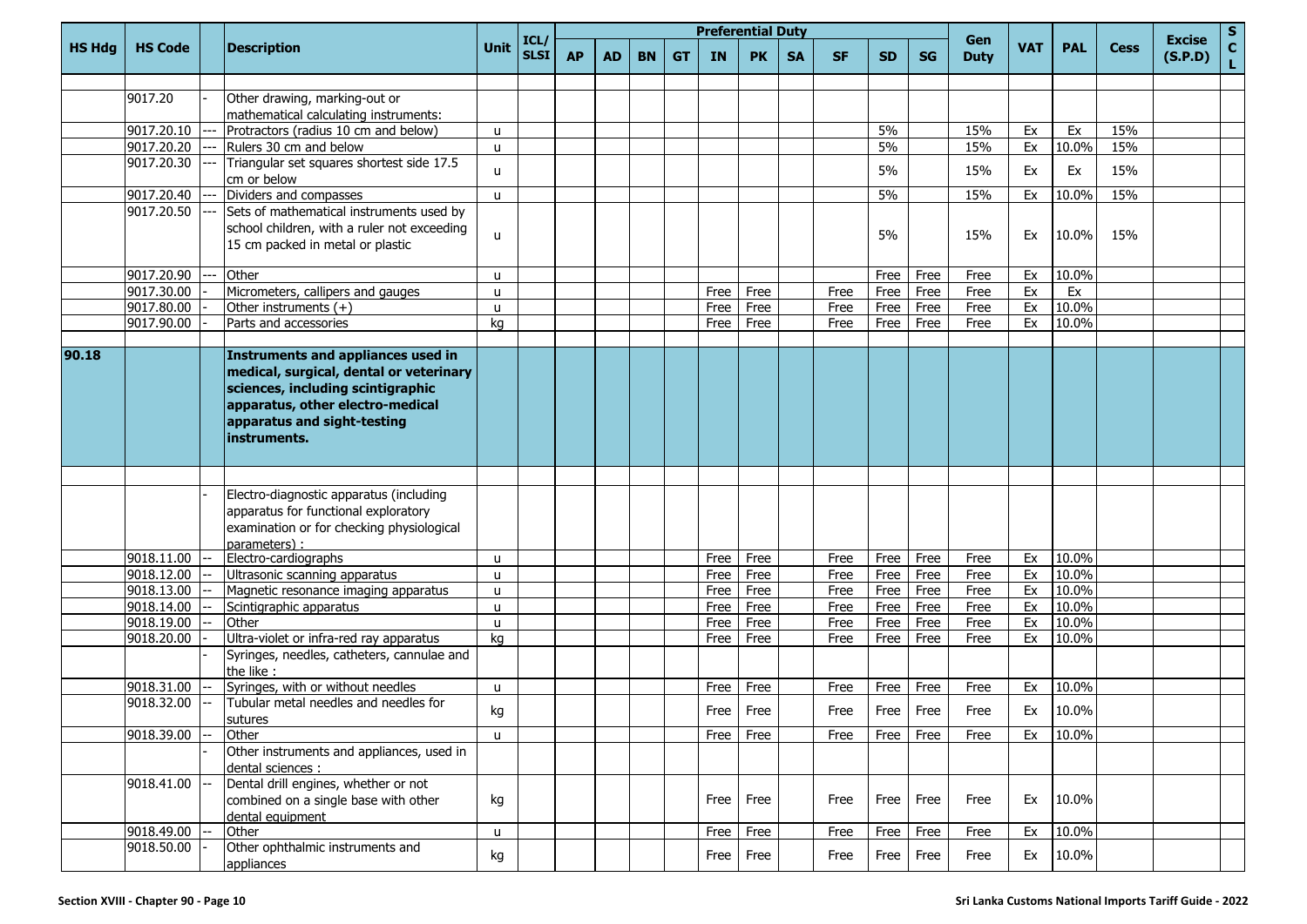|               |                |                                  |              |      |           |      |           |                         | <b>Preferential Duty</b> |           |           |           |           |           |                    |            |            |      |                          |  |
|---------------|----------------|----------------------------------|--------------|------|-----------|------|-----------|-------------------------|--------------------------|-----------|-----------|-----------|-----------|-----------|--------------------|------------|------------|------|--------------------------|--|
| <b>HS Hdg</b> | <b>HS Code</b> | Description                      | Unit SLSI Ar | ICL/ | <b>AP</b> | AD I | <b>BN</b> | $\overline{\mathsf{G}}$ | <b>IN</b>                | <b>PK</b> | <b>SA</b> | <b>SF</b> | <b>SD</b> | <b>SG</b> | Gen<br><b>Duty</b> | <b>VAT</b> | <b>PAL</b> | Cess | <b>Excise</b><br>(S.P.D) |  |
|               |                |                                  |              |      |           |      |           |                         |                          |           |           |           |           |           |                    |            |            |      |                          |  |
|               | 9018.90.00     | Other instruments and appliances | $\mathbf{H}$ |      |           |      |           |                         | Free                     | Free      |           | Free      | Free      | Free      | Free               | Ex         | 10.0%      |      |                          |  |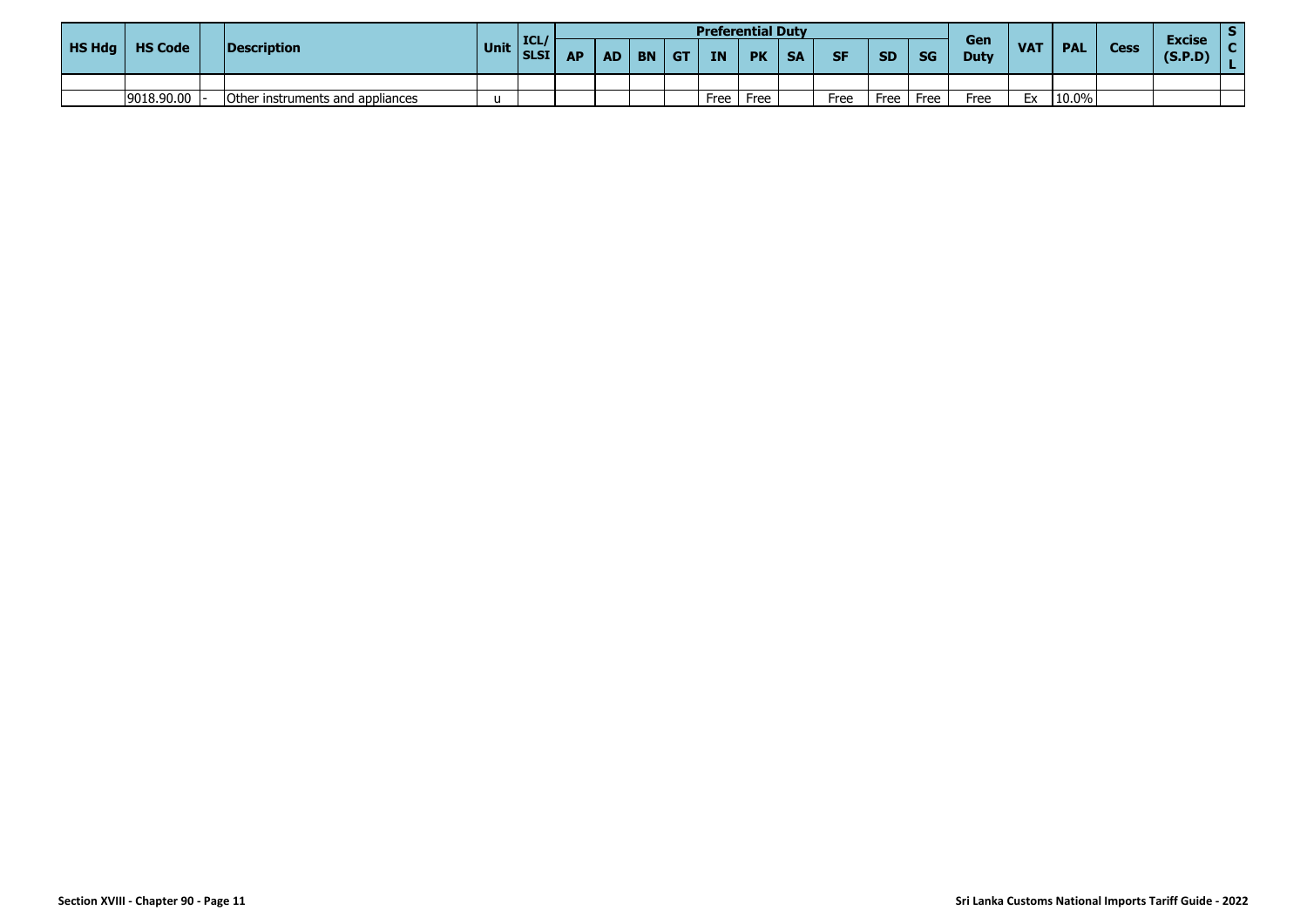|               |                          |                                                                                                                                                                                                                                                                                                   |             | ICL/        |           |           |           |           | <b>Preferential Duty</b> |              |           |              |              |              | Gen          |            |            |             | <b>Excise</b> | s                 |
|---------------|--------------------------|---------------------------------------------------------------------------------------------------------------------------------------------------------------------------------------------------------------------------------------------------------------------------------------------------|-------------|-------------|-----------|-----------|-----------|-----------|--------------------------|--------------|-----------|--------------|--------------|--------------|--------------|------------|------------|-------------|---------------|-------------------|
| <b>HS Hdg</b> | <b>HS Code</b>           | <b>Description</b>                                                                                                                                                                                                                                                                                | <b>Unit</b> | <b>SLSI</b> | <b>AP</b> | <b>AD</b> | <b>BN</b> | <b>GT</b> | <b>IN</b>                | <b>PK</b>    | <b>SA</b> | <b>SF</b>    | <b>SD</b>    | <b>SG</b>    | <b>Duty</b>  | <b>VAT</b> | <b>PAL</b> | <b>Cess</b> | (S.P.D)       | $\mathbf{C}$<br>L |
| 90.19         |                          | Mechano-therapy appliances;<br>massage apparatus; psychological<br>aptitude-testing apparatus; ozone<br>therapy, oxygen therapy, aerosol<br>therapy, artificial respiration or other<br>therapeutic respiration apparatus.                                                                        |             |             |           |           |           |           |                          |              |           |              |              |              |              |            |            |             |               |                   |
|               | 9019.10.00               | Mechano-therapy appliances; massage<br>apparatus, psychological aptitude-testing<br>apparatus                                                                                                                                                                                                     | kg          |             |           |           |           |           | Free                     | Free         |           | Free         | Free         | Free         | Free         | Ex         | 10.0%      |             |               |                   |
|               | 9019.20.00               | Ozone therapy, oxygen therapy, aerosol<br>therapy, artificial respiration or other<br>therapeutic respiration apparatus                                                                                                                                                                           | kg          |             |           |           |           |           | Free                     | Free         |           | Free         | Free         | Free         | Free         | Ex         | 10.0%      |             |               |                   |
| 90.20         | 9020.00.00               | Other breathing appliances and gas<br>masks, excluding protective masks<br>having neither mechanical parts nor<br>replaceable filters.                                                                                                                                                            | kg          |             |           |           |           |           | Free                     | Free         |           | Free         | Free         | Free         | Free         | Ex         | 10.0%      |             |               |                   |
| 90.21         |                          | Orthopaedic appliances, including<br>crutches, surgical belts and trusses;<br>splints and other fracture appliances;<br>artificial parts of the body; hearing<br>aids and other appliances which are<br>worn or carried or implanted in the<br>body, to compensate for a defect or<br>disability. |             |             |           |           |           |           |                          |              |           |              |              |              |              |            |            |             |               |                   |
|               |                          |                                                                                                                                                                                                                                                                                                   |             |             |           |           |           |           |                          |              |           |              |              |              |              |            |            |             |               |                   |
|               | 9021.10.00               | Orthopaedic or fracture appliances<br>Artificial teeth and dental fittings :                                                                                                                                                                                                                      | kg          |             |           |           |           |           | Free                     | Free         |           | Free         | Free         | Free         | Free         | Ex         | Ex         |             |               |                   |
|               | 9021.21.00               | Artificial teeth                                                                                                                                                                                                                                                                                  | kq          |             |           |           |           |           | Free                     | Free         |           | Free         | Free         | Free         | Free         | Ex         | Ex         |             |               |                   |
|               | 9021.29.00               | Other                                                                                                                                                                                                                                                                                             | kg          |             |           |           |           |           | Free                     | Free         |           | Free         | Free         | Free         | Free         | Ex         | Ex         |             |               |                   |
|               |                          | Other artificial parts of the body:                                                                                                                                                                                                                                                               |             |             |           |           |           |           |                          |              |           |              |              |              |              |            |            |             |               |                   |
|               | 9021.31.00               | Artificial joints                                                                                                                                                                                                                                                                                 | kg          |             |           |           |           |           |                          | Free Free    |           | Free         |              | Free Free    | Free         | Ex         | Ex         |             |               |                   |
|               | 9021.39.00<br>9021.40.00 | Other<br>Hearing aids, excluding parts and<br>accessories                                                                                                                                                                                                                                         | kg<br>u     |             |           |           |           |           | Free<br>Free             | Free<br>Free |           | Free<br>Free | Free<br>Free | Free<br>Free | Free<br>Free | Ex<br>Ex   | Ex<br>Ex   |             |               |                   |
|               | 9021.50.00               | Pacemakers for stimulating heart muscles,<br>excluding parts and accessories                                                                                                                                                                                                                      | u           |             |           |           |           |           |                          | Free Free    |           | Free         | Free         | Free         | Free         | Ex         | Ex         |             |               |                   |
|               | 9021.90.00               | Other                                                                                                                                                                                                                                                                                             | kg          |             |           |           |           |           | <b>Free</b>              | Free         |           | Free         | Free         | Free         | Free         | Ex         | Ex         |             |               |                   |
|               |                          |                                                                                                                                                                                                                                                                                                   |             |             |           |           |           |           |                          |              |           |              |              |              |              |            |            |             |               |                   |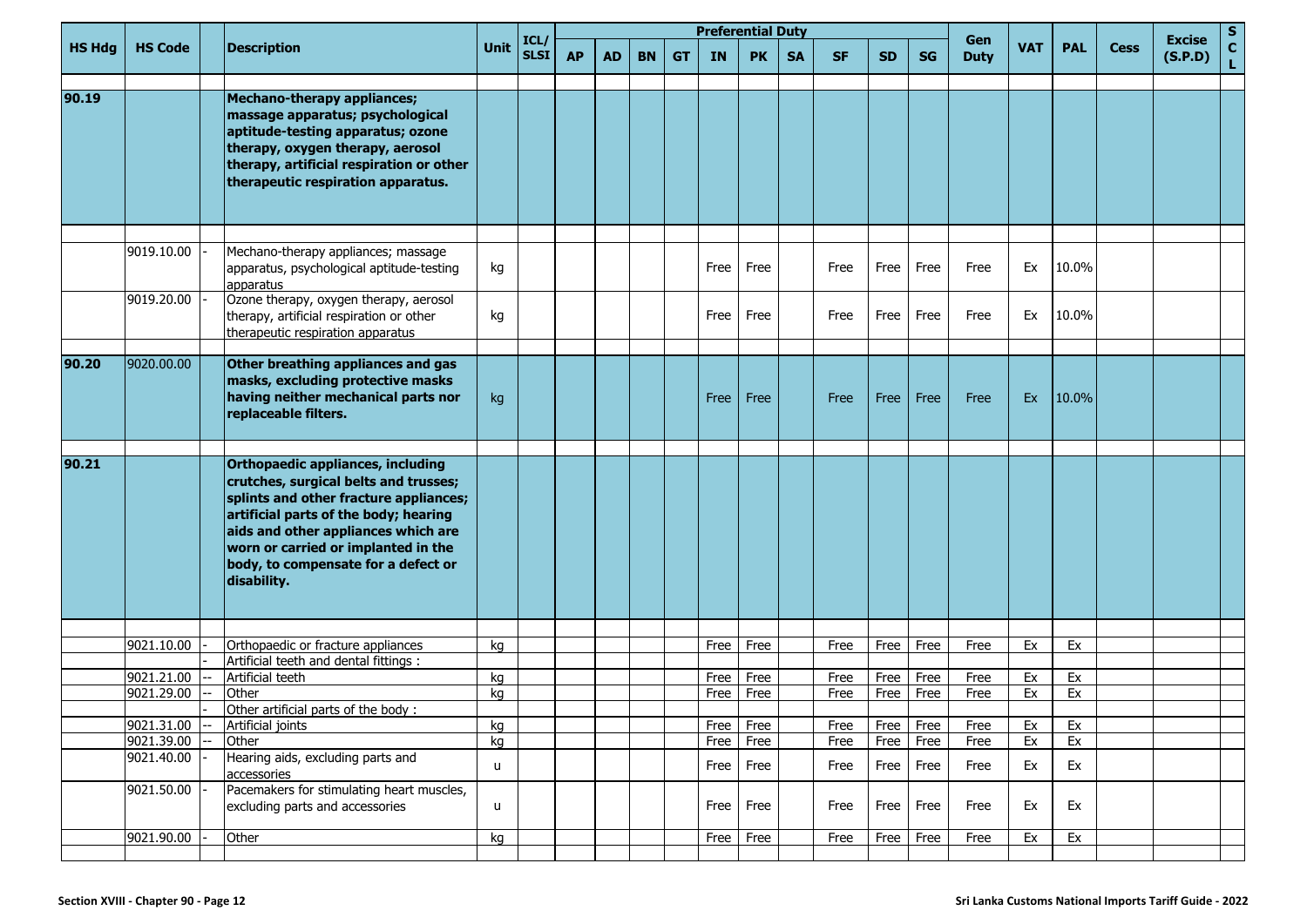| <b>HS Hdg</b><br>90.22 | <b>HS Code</b> | <b>Description</b><br>Apparatus based on the use of X-rays<br>or of alpha, beta or gamma<br>radiations, whether or not for<br>medical, surgical, dental or veterinary<br>uses, including radiography or<br>radiotherapy apparatus, X-ray tubes<br>and other X-ray generators, high<br>tension generators, control panels | Unit         | ICL/<br><b>SLSI</b> | <b>AP</b> | <b>AD</b> | <b>BN</b> | <b>GT</b> | <b>IN</b> | <b>PK</b> | <b>SA</b> | <b>SF</b> | <b>SD</b> | <b>SG</b> | Gen<br><b>Duty</b> | <b>VAT</b> | <b>PAL</b> | <b>Cess</b> | <b>Excise</b><br>(S.P.D) |
|------------------------|----------------|--------------------------------------------------------------------------------------------------------------------------------------------------------------------------------------------------------------------------------------------------------------------------------------------------------------------------|--------------|---------------------|-----------|-----------|-----------|-----------|-----------|-----------|-----------|-----------|-----------|-----------|--------------------|------------|------------|-------------|--------------------------|
|                        |                |                                                                                                                                                                                                                                                                                                                          |              |                     |           |           |           |           |           |           |           |           |           |           |                    |            |            |             |                          |
|                        |                | and desks, screens, examination or<br>treatment tables, chairs and the<br>$like(+).$                                                                                                                                                                                                                                     |              |                     |           |           |           |           |           |           |           |           |           |           |                    |            |            |             |                          |
|                        |                | Apparatus based on the use of X-rays,<br>whether or not for medical, surgical, dental<br>or veterinary uses, including radiography or<br>radiotherapy apparatus :                                                                                                                                                        |              |                     |           |           |           |           |           |           |           |           |           |           |                    |            |            |             |                          |
|                        | 9022.12.00     | Computed tomography apparatus                                                                                                                                                                                                                                                                                            | $\mathsf{u}$ |                     |           |           |           |           | Free      | Free      |           | Free      | Free      | Free      | Free               | Ex         | 10.0%      |             |                          |
|                        | 9022.13.00     | Other, for dental uses                                                                                                                                                                                                                                                                                                   | $\mathsf{u}$ |                     |           |           |           |           | Free      | Free      |           | Free      | Free      | Free      | Free               | Ex         | 10.0%      |             |                          |
|                        | 9022.14.00     | Other, for medical, surgical, or veterinary<br>uses                                                                                                                                                                                                                                                                      | $\mathbf{u}$ |                     |           |           |           |           | Free      | Free      |           | Free      | Free      | Free      | Free               | Ex         | 10.0%      |             |                          |
|                        | 9022.19.00     | For other uses<br>Apparatus based on the use of alpha, beta<br>or gamma radiations, whether or not for<br>medical, surgical, dental or veterinary uses,<br>including radiography or radiotherapy<br>lapparatus :                                                                                                         | $\mathbf{u}$ |                     |           |           |           |           | Free      | Free      |           | Free      | Free      | Free      | Free               | Ex         | Ex         |             |                          |
|                        | 9022.21.00     | For medical, surgical, dental or veterinary<br>uses                                                                                                                                                                                                                                                                      | $\mathbf{u}$ |                     |           |           |           |           | Free      | Free      |           | Free      | Free      | Free      | Free               | Ex         | 10.0%      |             |                          |
|                        | 9022.29.00     | For other uses                                                                                                                                                                                                                                                                                                           | $\mathbf{u}$ |                     |           |           |           |           | Free      | Free      |           | Free      | Free      | Free      | Free               | Ex         | 10.0%      |             |                          |
|                        | 9022.30.00     | X-ray tubes                                                                                                                                                                                                                                                                                                              | $\mathbf{u}$ |                     |           |           |           |           | Free      | Free      |           | Free      | Free      | Free      | Free               | Ex         | 10.0%      |             |                          |
|                        | 9022.90.00     | Other, including parts and accessories                                                                                                                                                                                                                                                                                   | kg           |                     |           |           |           |           | Free      | Free      |           | Free      | Free      | Free      | Free               | Ex         | 10.0%      |             |                          |
| 90.23                  | 9023.00.00     | Instruments, apparatus and models,<br>designed for demonstrational<br>purposes (for example, in education<br>or exhibitions), unsuitable for other<br>uses.                                                                                                                                                              | kg           |                     |           |           |           |           | Free      | Free      |           | Free      | Free      | Free      | Free               | Ex         | 5.0%       |             |                          |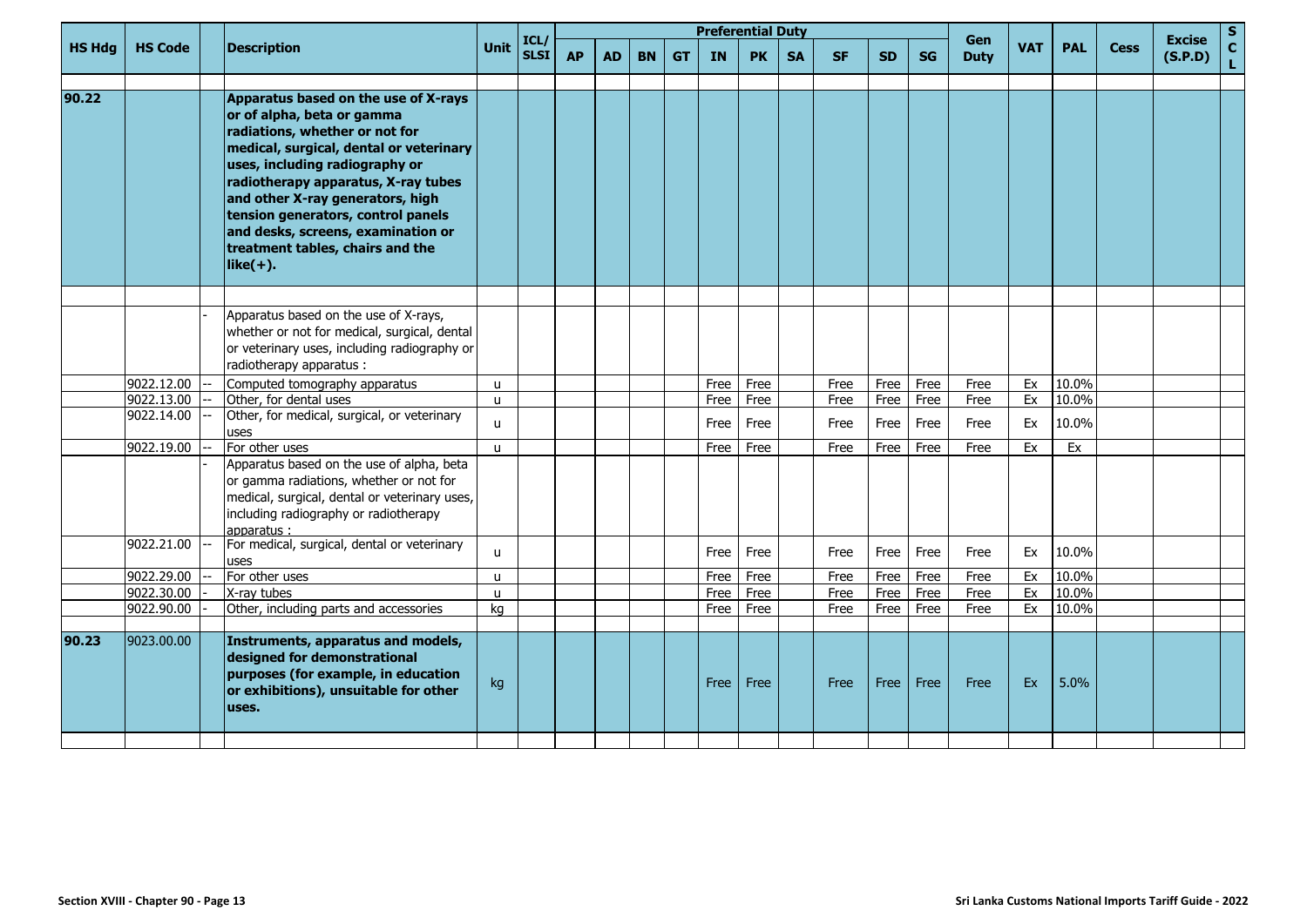|               |                          |                                                                                                                                                                                                                                                                                           |                    |                     |           |           |           |           |              | <b>Preferential Duty</b> |           |              |              |              | Gen          |            |                |             | <b>Excise</b> | S                           |
|---------------|--------------------------|-------------------------------------------------------------------------------------------------------------------------------------------------------------------------------------------------------------------------------------------------------------------------------------------|--------------------|---------------------|-----------|-----------|-----------|-----------|--------------|--------------------------|-----------|--------------|--------------|--------------|--------------|------------|----------------|-------------|---------------|-----------------------------|
| <b>HS Hdg</b> | <b>HS Code</b>           | <b>Description</b>                                                                                                                                                                                                                                                                        | <b>Unit</b>        | ICL/<br><b>SLSI</b> | <b>AP</b> | <b>AD</b> | <b>BN</b> | <b>GT</b> | <b>IN</b>    | <b>PK</b>                | <b>SA</b> | <b>SF</b>    | <b>SD</b>    | <b>SG</b>    | <b>Duty</b>  | <b>VAT</b> | <b>PAL</b>     | <b>Cess</b> | (S.P.D)       | $\mathbf{C}$<br>$\mathbf L$ |
| 90.24         |                          | Machines and appliances for testing<br>the hardness, strength,<br>compressibility, elasticity or other<br>mechanical properties of materials<br>(for example, metals, wood, textiles,<br>paper, plastics).                                                                                |                    |                     |           |           |           |           |              |                          |           |              |              |              |              |            |                |             |               |                             |
|               |                          |                                                                                                                                                                                                                                                                                           |                    |                     |           |           |           |           |              |                          |           |              |              |              |              |            |                |             |               |                             |
|               | 9024.10.00               | Machines and appliances for testing metals                                                                                                                                                                                                                                                | $\mathsf{u}$       |                     |           |           |           |           | Free         | Free                     |           | Free         | Free         | Free         | Free         | Ex         | 10.0%          |             |               |                             |
|               | 9024.80.00               | Other machines and appliances                                                                                                                                                                                                                                                             | $\mathsf{u}$       |                     |           |           |           |           | Free         | Free                     |           | Free         | Free         | Free         | Free         | Ex         | 10.0%          |             |               |                             |
|               | 9024.90.00               | Parts and accessories                                                                                                                                                                                                                                                                     | kg                 |                     |           |           |           |           | Free         | Free                     |           | Free         | Free         | Free         | Free         | Ex         | 10.0%          |             |               |                             |
| 90.25         |                          | <b>Hydrometers and similar floating</b><br>instruments, thermometers,<br>pyrometers, barometers, hydrometers<br>and psychrometers, recording or not,<br>and any combination of these<br>instruments.                                                                                      |                    |                     |           |           |           |           |              |                          |           |              |              |              |              |            |                |             |               |                             |
|               |                          |                                                                                                                                                                                                                                                                                           |                    |                     |           |           |           |           |              |                          |           |              |              |              |              |            |                |             |               |                             |
|               |                          | Thermometers and pyrometers, not<br>combined with other instruments :                                                                                                                                                                                                                     |                    |                     |           |           |           |           |              |                          |           |              |              |              |              |            |                |             |               |                             |
|               | 9025.11.00               | Liquid-filled, for direct reading                                                                                                                                                                                                                                                         | $\mathsf{u}$       |                     |           |           |           |           | Free         | Free                     |           | Free         | Free         | Free         | Free         | Ex         | 10.0%          |             |               |                             |
|               | 9025.19.00               | Other                                                                                                                                                                                                                                                                                     | $\mathsf{u}$       |                     | Free      |           |           |           | Free         | Free                     |           | Free         | Free         | Free         | Free         | Ex         | 10.0%          |             |               |                             |
|               | 9025.80                  | Other instruments :                                                                                                                                                                                                                                                                       |                    |                     |           |           |           |           |              |                          |           |              |              |              |              |            |                |             |               |                             |
|               | 9025.80.10               | Instruments for testing of milk                                                                                                                                                                                                                                                           | $\mathbf{u}$       |                     |           |           |           |           | Free         | Free                     |           | Free         | Free         | Free         | Free         | Ex         | 10.0%          |             |               |                             |
|               | 9025.80.90<br>9025.90.00 | Other<br>Parts and accessories                                                                                                                                                                                                                                                            | $\mathsf{u}$<br>kg |                     | Free      |           |           |           | Free<br>Free | Free<br>Free             |           | Free<br>Free | Free<br>Free | Free<br>Free | Free<br>Free | Ex<br>Ex   | 10.0%<br>10.0% |             |               |                             |
|               |                          |                                                                                                                                                                                                                                                                                           |                    |                     |           |           |           |           |              |                          |           |              |              |              |              |            |                |             |               |                             |
| 90.26         |                          | Instruments and apparatus for<br>measuring or checking the flow, level,<br>pressure or other variables of liquids<br>or gases (for example, flow meters,<br>level gauges, manometers, heat<br>meters), excluding instruments and<br>apparatus of heading 90.14, 90.15,<br>90.28 or 90.32. |                    |                     |           |           |           |           |              |                          |           |              |              |              |              |            |                |             |               |                             |
|               |                          |                                                                                                                                                                                                                                                                                           |                    |                     |           |           |           |           |              |                          |           |              |              |              |              |            |                |             |               |                             |
|               | 9026.10.00               | For measuring or checking the flow or level<br>of liquids                                                                                                                                                                                                                                 | $\mathbf{u}$       |                     |           |           |           |           | Free         | Free                     |           | Free         | Free         | Free         | Free         | Ex         | 10.0%          |             |               |                             |
|               | 9026.20.00               | For measuring or checking pressure                                                                                                                                                                                                                                                        | $\mathsf{u}$       |                     |           |           |           |           | Free         | Free                     |           | Free         | Free         | Free         | Free         | Ex         | 10.0%          |             |               |                             |
|               | 9026.80.00               | Other instruments or apparatus                                                                                                                                                                                                                                                            | u                  |                     |           |           |           |           | Free         | Free                     |           | Free         | Free         | Free         | Free         | Ex         | 10.0%          |             |               |                             |
|               | 9026.90.00               | Parts and accessories                                                                                                                                                                                                                                                                     | kg                 |                     |           |           |           |           | Free         | Free                     |           | Free         | Free         | Free         | Free         | Ex         | 10.0%          |             |               |                             |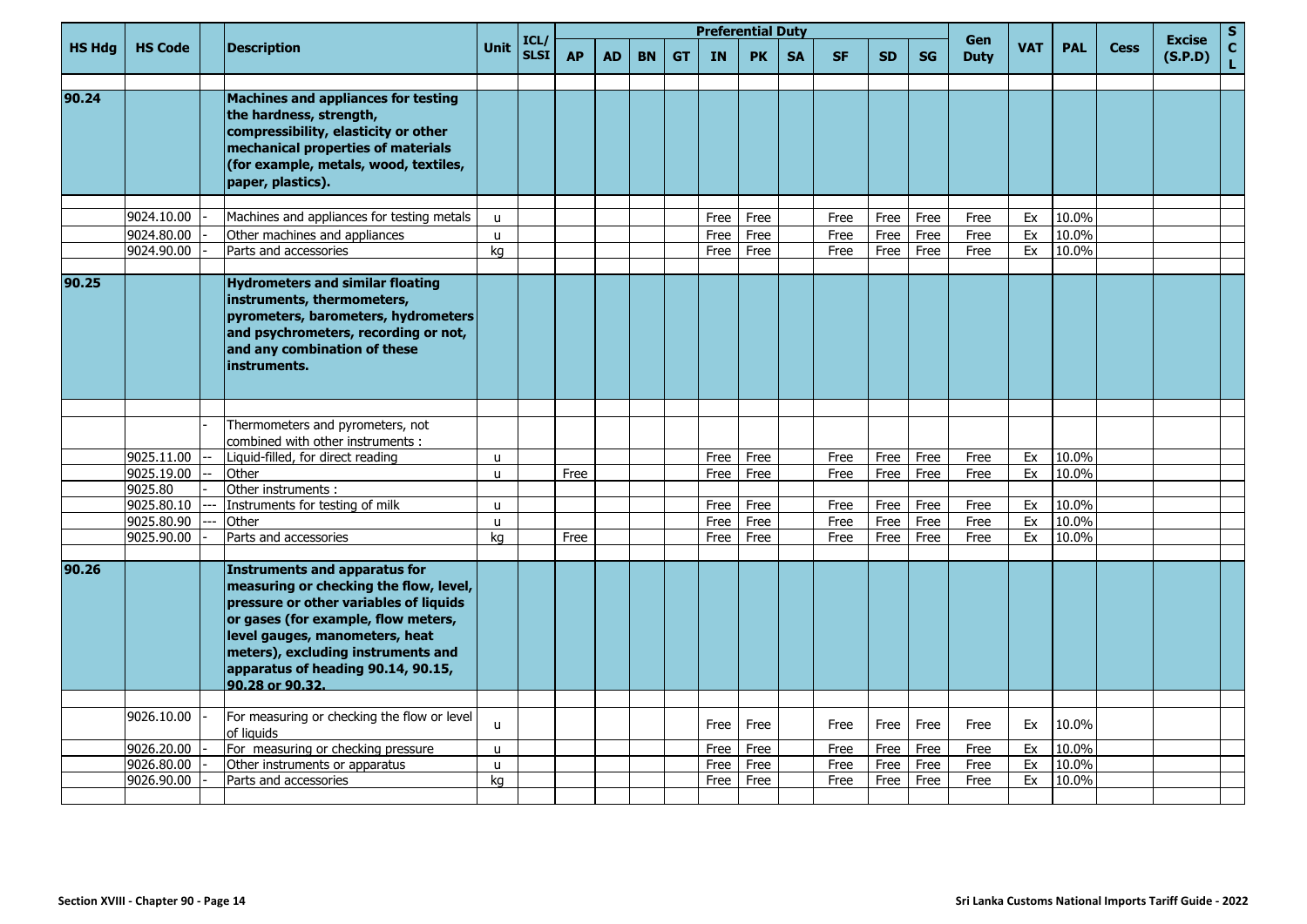|               |                          | <b>Description</b>                                                                                                                                                                                                                                                                                                                                                                                                                                  |                   | ICL         |           |           |           |           | <b>Preferential Duty</b> |              |           |              |              |               | Gen          |            |                |             | <b>Excise</b> | S.                              |
|---------------|--------------------------|-----------------------------------------------------------------------------------------------------------------------------------------------------------------------------------------------------------------------------------------------------------------------------------------------------------------------------------------------------------------------------------------------------------------------------------------------------|-------------------|-------------|-----------|-----------|-----------|-----------|--------------------------|--------------|-----------|--------------|--------------|---------------|--------------|------------|----------------|-------------|---------------|---------------------------------|
| <b>HS Hdg</b> | <b>HS Code</b>           |                                                                                                                                                                                                                                                                                                                                                                                                                                                     | Unit              | <b>SLSI</b> | <b>AP</b> | <b>AD</b> | <b>BN</b> | <b>GT</b> | IN                       | <b>PK</b>    | <b>SA</b> | <b>SF</b>    | <b>SD</b>    | <b>SG</b>     | <b>Duty</b>  | <b>VAT</b> | <b>PAL</b>     | <b>Cess</b> | (S.P.D)       | $\frac{\mathsf{c}}{\mathsf{L}}$ |
| 90.27         |                          | <b>Instruments and apparatus for</b><br>physical or chemical analysis (for<br>example polarimeters,<br>refractometers, spectrometers, gas or<br>smoke analysis apparatus);<br>instruments and apparatus for<br>measuring or checking viscosity,<br>porosity, expansion, surface tension<br>or the like; instruments and<br>apparatus for measuring or checking<br>quantities of heat, sound or light<br>(including exposure meters);<br>microtomes. |                   |             |           |           |           |           |                          |              |           |              |              |               |              |            |                |             |               |                                 |
|               |                          |                                                                                                                                                                                                                                                                                                                                                                                                                                                     |                   |             |           |           |           |           |                          |              |           |              |              |               |              |            |                |             |               |                                 |
|               | 9027.10.00<br>9027.20.00 | Gas or smoke analysis apparatus<br>Chromatographs and electrophoresis<br>instruments                                                                                                                                                                                                                                                                                                                                                                | $\mathsf{u}$<br>u |             |           |           |           |           | Free<br>Free             | Free<br>Free |           | Free<br>Free | Free<br>Free | Free<br>Free  | Free<br>Free | Ex<br>Ex   | 10.0%<br>10.0% |             |               |                                 |
|               | 9027.30.00               | Spectrometers, spectrophotometers and<br>spectrographs using optical radiations (UV,<br>visible, IR)                                                                                                                                                                                                                                                                                                                                                | u                 |             |           |           |           |           | Free                     | Free         |           | Free         | Free         | Free          | Free         | Ex         | 10.0%          |             |               |                                 |
|               | 9027.50.00               | Other instruments and apparatus using<br>optical radiation (UV, visible, IR)                                                                                                                                                                                                                                                                                                                                                                        | u                 |             |           |           |           |           | Free                     | Free         |           | Free         | Free         | Free          | Free         | Ex         | 10.0%          |             |               |                                 |
|               | 9027.80.00               | Other instruments and apparatus                                                                                                                                                                                                                                                                                                                                                                                                                     | $\mathbf{u}$      |             |           |           |           |           | Free                     | Free         |           | Free         | Free         | Free          | Free         | Ex         | 10.0%          |             |               |                                 |
|               | 9027.90.00               | Microtomes; parts and accessories                                                                                                                                                                                                                                                                                                                                                                                                                   | kg                |             |           |           |           |           | Free                     | Free         |           | Free         | Free         | Free          | Free         | Ex         | 10.0%          |             |               |                                 |
| 90.28         |                          | Gas, liquid or electricity supply or<br>production meters, including<br>calibrating meters therefor.                                                                                                                                                                                                                                                                                                                                                |                   |             |           |           |           |           |                          |              |           |              |              |               |              |            |                |             |               |                                 |
|               |                          |                                                                                                                                                                                                                                                                                                                                                                                                                                                     |                   |             |           |           |           |           |                          |              |           |              |              |               |              |            |                |             |               |                                 |
|               | 9028.10.00<br>9028.20.00 | Gas meters<br>Liquid meters                                                                                                                                                                                                                                                                                                                                                                                                                         | $\mathbf{u}$<br>u |             |           |           |           |           | Free<br>Free             | Free<br>Free |           | Free<br>Free | Free<br>Free | Free<br>Free  | Free<br>Free | Ex<br>Ex   | 10.0%<br>10.0% |             |               |                                 |
|               | 9028.30.00               | Electricity meters                                                                                                                                                                                                                                                                                                                                                                                                                                  | $\mathbf{u}$      |             |           |           |           |           | Free                     | Free         |           | Free         | Free         | Free          | Free         | Ex         | 10.0%          |             |               |                                 |
|               | 9028.90.00               | Parts and accessories                                                                                                                                                                                                                                                                                                                                                                                                                               | kg                |             |           |           |           |           | Free                     | Free         |           | Free         | Free         | Free          | Free         | Ex         | 10.0%          |             |               |                                 |
| 90.29         |                          | <b>Revolution counters, production</b><br>counters, taximeters, mileometers,<br>pedometers and the like; speed<br>indicators and tachometers, other<br>than those of heading 90.14 or 90.15;<br>stroboscopes.                                                                                                                                                                                                                                       |                   |             |           |           |           |           |                          |              |           |              |              |               |              |            |                |             |               |                                 |
|               |                          |                                                                                                                                                                                                                                                                                                                                                                                                                                                     |                   |             |           |           |           |           |                          |              |           |              |              |               |              |            |                |             |               |                                 |
|               | 9029.10                  | Revolution counters, production counters,<br>taximeters, mileometers, pedometers and<br>the like:                                                                                                                                                                                                                                                                                                                                                   |                   |             |           |           |           |           |                          |              |           |              |              |               |              |            |                |             |               |                                 |
|               | 9029.10.10               | Taximeters                                                                                                                                                                                                                                                                                                                                                                                                                                          | u                 |             |           |           |           |           |                          | Free Free    |           | Free         | Free         | Free          | Free         | Ex         | 10.0%          |             |               |                                 |
|               | 9029.10.90               | Other                                                                                                                                                                                                                                                                                                                                                                                                                                               | $\mathbf{u}$      |             |           |           |           |           |                          | Free Free    |           | Free         |              | $Free$   Free | Free         | Ex         | 10.0%          |             |               |                                 |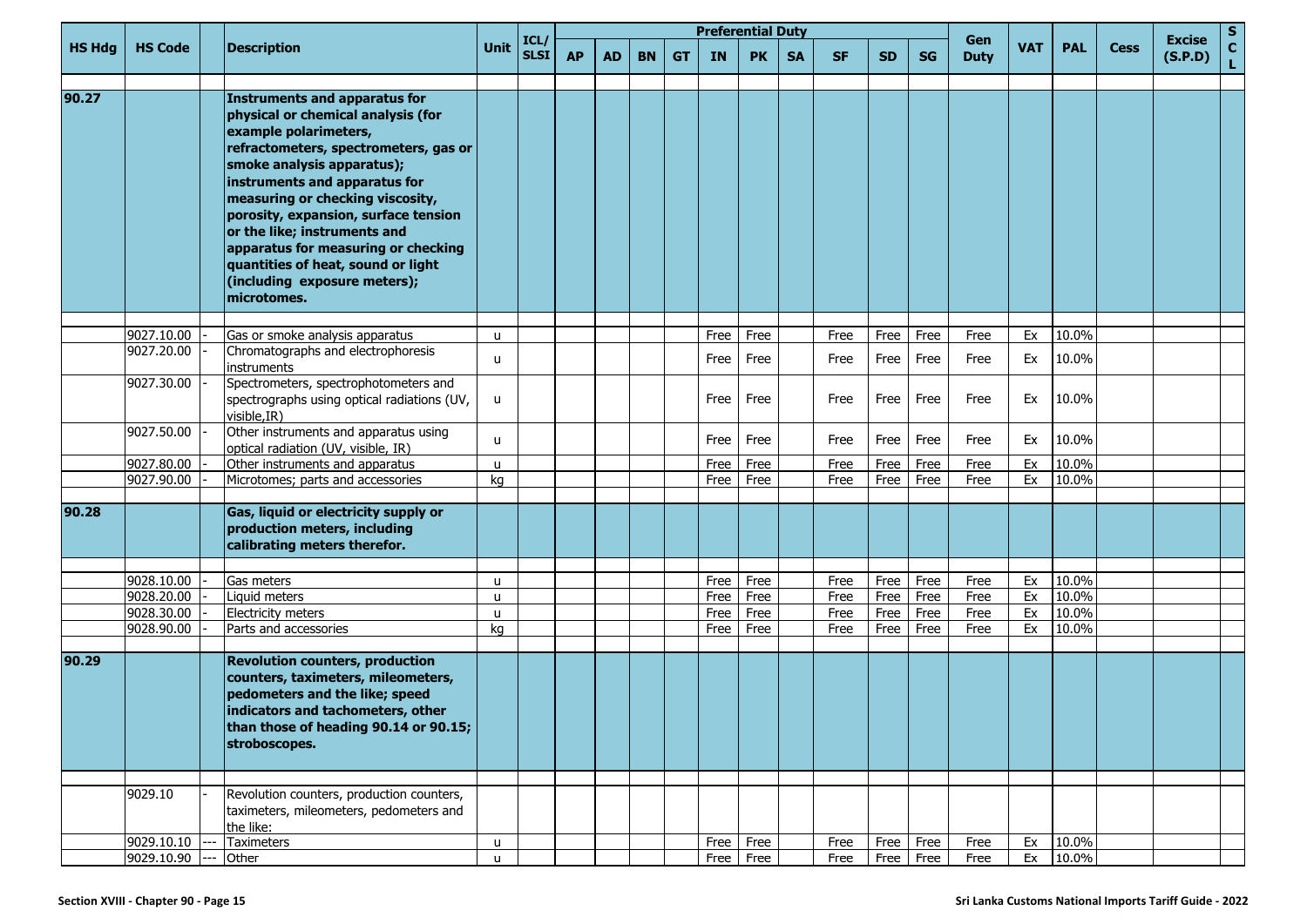|               | <b>HS Code</b> |  | <b>Description</b>                                                                                                                                                                                                                                                                                  |      |                           |           |           |           |           |           | <b>Preferential Duty</b> |           |           |           |           |                    |            |            |             |                          | S.                |
|---------------|----------------|--|-----------------------------------------------------------------------------------------------------------------------------------------------------------------------------------------------------------------------------------------------------------------------------------------------------|------|---------------------------|-----------|-----------|-----------|-----------|-----------|--------------------------|-----------|-----------|-----------|-----------|--------------------|------------|------------|-------------|--------------------------|-------------------|
| <b>HS Hdg</b> |                |  |                                                                                                                                                                                                                                                                                                     | Unit | ICL/<br>SLSI <sup> </sup> | <b>AP</b> | <b>AD</b> | <b>BN</b> | <b>GT</b> | <b>IN</b> | <b>PK</b>                | <b>SA</b> | <b>SF</b> | <b>SD</b> | <b>SG</b> | Gen<br><b>Duty</b> | <b>VAT</b> | <b>PAL</b> | <b>Cess</b> | <b>Excise</b><br>(S.P.D) | $\mathbf c$<br>L. |
|               |                |  |                                                                                                                                                                                                                                                                                                     |      |                           |           |           |           |           |           |                          |           |           |           |           |                    |            |            |             |                          |                   |
|               | 9029.20.00     |  | Speed indicators and tachometers;<br>stroboscopes                                                                                                                                                                                                                                                   | u    |                           |           |           |           |           | Free      | Free                     |           | Free      | Free      | Free      | Free               | Ex         | 5.0%       |             |                          |                   |
|               | 9029.90.00     |  | Parts and accessories                                                                                                                                                                                                                                                                               | kg   |                           |           |           |           |           | Free      | Free                     |           | Free      | Free      | Free      | Free               | Ex         | 10.0%      |             |                          |                   |
| 90.30         |                |  | Oscilloscopes, spectrum analysers<br>and other instruments and apparatus<br>for measuring or checking electrical<br>quantities, excluding meters of<br>heading 90.28; instruments and<br>apparatus for measuring or detecting<br>alpha, beta, gamma, X-ray, cosmic or<br>other ionising radiations. |      |                           |           |           |           |           |           |                          |           |           |           |           |                    |            |            |             |                          |                   |
|               |                |  |                                                                                                                                                                                                                                                                                                     |      |                           |           |           |           |           |           |                          |           |           |           |           |                    |            |            |             |                          |                   |
|               | 9030.10.00     |  | Instruments and apparatus for measuring<br>or detecting ionising radiations                                                                                                                                                                                                                         | u    |                           |           |           |           |           | Free      | Free                     |           | Free      | Free      | Free      | Free               | Ex         | 10.0%      |             |                          |                   |
|               | 9030.20.00     |  | Oscilloscopes and oscillographs                                                                                                                                                                                                                                                                     | u    |                           |           |           |           |           | Free      | Free                     |           | Free      | Free      | Free      | Free               | Ex         | Ex         |             |                          |                   |
|               |                |  | Other instruments and apparatus, for<br>measuring or checking voltage, current,<br>resistance or power:                                                                                                                                                                                             |      |                           |           |           |           |           |           |                          |           |           |           |           |                    |            |            |             |                          |                   |
|               | 9030.31.00     |  | Multimeters without a recording device                                                                                                                                                                                                                                                              | u    |                           |           |           |           |           | Free      | Free                     |           | Free      | Free      | Free      | Free               | Ex         | 5.0%       |             |                          |                   |
|               | 9030.32.00     |  | Multimeters with a recording device                                                                                                                                                                                                                                                                 | u    |                           |           |           |           |           | Free      | Free                     |           | Free      | Free      | Free      | Free               | Ex         | 10.0%      |             |                          |                   |
|               | 9030.33.00     |  | Other, without a recording device                                                                                                                                                                                                                                                                   | u    |                           | Free      |           |           |           | Free      | Free                     |           | Free      | Free      | Free      | Free               | Ex         | 5.0%       |             |                          |                   |
|               | 9030.39.00     |  | Other, with a recording device                                                                                                                                                                                                                                                                      | u    |                           |           |           |           |           | Free      | Free                     |           | Free      | Free      | Free      | Free               | Ex         | 5.0%       |             |                          |                   |
|               | 9030.40.00     |  | Other instruments and apparatus, specially<br>designed for telecommunications (for<br>example, cross-talk meters, gain measuring<br>instruments, distortion factor meters,<br>psophometers)                                                                                                         | u    |                           |           |           |           |           | Free      | Free                     |           | Free      | Free      | Free      | Free               | Ex         | 10.0%      |             |                          |                   |
|               |                |  | Other instruments and apparatus :                                                                                                                                                                                                                                                                   |      |                           |           |           |           |           |           |                          |           |           |           |           |                    |            |            |             |                          |                   |
|               | 9030.82.00     |  | For measuring or checking semiconductor<br>wafers or devices                                                                                                                                                                                                                                        | u    |                           |           |           |           |           | Free      | Free                     |           | Free      | Free      | Free      | Free               | Ex         | 10.0%      |             |                          |                   |
|               | 9030.84.00     |  | Other, with a recording device                                                                                                                                                                                                                                                                      | u    |                           |           |           |           |           | Free      | Free                     |           | Free      | Free      | Free      | Free               | Ex         | 10.0%      |             |                          |                   |
|               | 9030.89.00     |  | Other                                                                                                                                                                                                                                                                                               | u    |                           |           |           |           |           | Free      | Free                     |           | Free      | Free      | Free      | Free               | Ex         | 5.0%       |             |                          |                   |
|               | 9030.90.00     |  | Parts and accessories                                                                                                                                                                                                                                                                               | kg   |                           |           |           |           |           | Free      | Free                     |           | Free      | Free      | Free      | Free               | Ex         | 10.0%      |             |                          |                   |
| 90.31         |                |  | Measuring or checking instruments,<br>appliances and machines, not<br>specified or included elsewhere in this<br>Chapter; profile projectors(+).                                                                                                                                                    |      |                           |           |           |           |           |           |                          |           |           |           |           |                    |            |            |             |                          |                   |
|               | 9031.10.00     |  | Machines for balancing mechanical parts                                                                                                                                                                                                                                                             |      |                           |           |           |           |           |           |                          |           |           |           |           |                    |            |            |             |                          |                   |
|               |                |  |                                                                                                                                                                                                                                                                                                     | u    |                           |           |           |           |           | Free      | Free                     |           | Free      | Free      | Free      | Free               | Ex         | 10.0%      |             |                          |                   |
|               | 9031.20.00     |  | Test benches                                                                                                                                                                                                                                                                                        | u    |                           |           |           |           |           | Free      | Free                     |           | Free      | Free      | Free      | Free               | Ex         | 10.0%      |             |                          |                   |